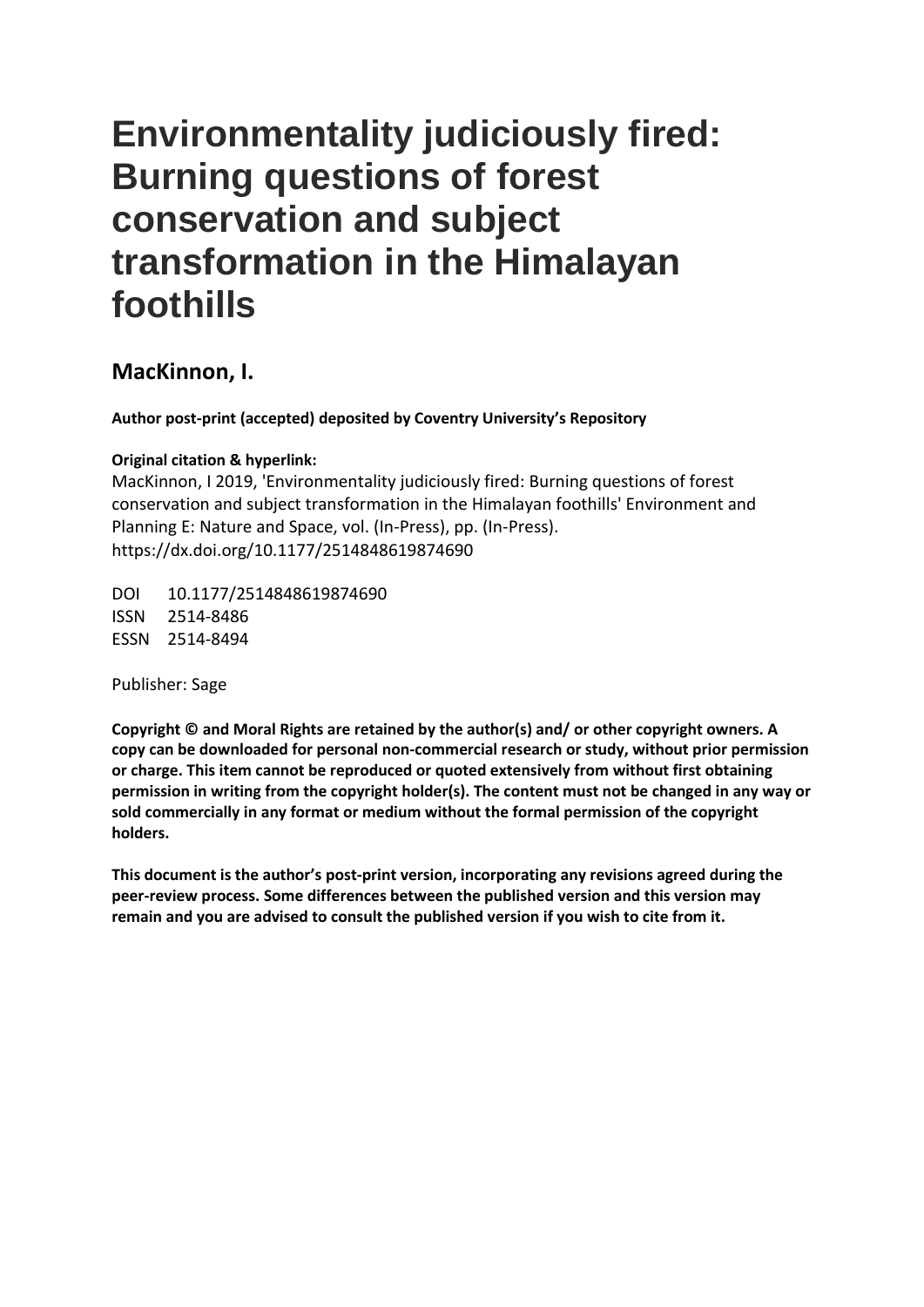# **Environmentality judiciously fired – Burning questions of** forest conservation and subject transformation in the **Himalayan foothills**

### Dr Iain MacKinnon

 

### *Accepted Version*

Here is a link to the published version in Environment and Planning E: Nature and Space: *https://doi.org/10.1177/2514848619874690*

'Environmentality' has become a key concept in political ecology in the quarter of a century since it was coined.<sup>1</sup> It appears to have been first used by Timothy Luke (1995) to analyse the transition towards sustainability focused governance regimes. He posited 'environmentality' as a concept for understanding how political actors establish 'instrumental rationalities in the policing of ecological spaces'. The concept was further developed by Arun Agrawal (2005a) in a book-length case-study of forest governance in north India. This work is still the most comprehensive empirically-based articulation of 'environmentality' as a means by which political technologies can change people's subjectivity towards care for the environment. Since then, Robert Fletcher (2010) has made a compelling argument that Agrawal's analysis represents just one sub-category among a variety of 'environmentalities' - a development that Agrawal (2005a: 226) himself anticipated. However, Agrawal's study not only provides the major empirically-based foundation for more recent work on the creation of 'environmental subjects', but is also widely discussed in the political ecology literature generally (e.g. Olsen and Messeri 2015. Schaberg 2014. Heatherington 2012.) – including an extensive section in a recent textbook (Robbins 2012).

 $^1$  See Fletcher (2017) for a detailed review of the concept's development within political ecology.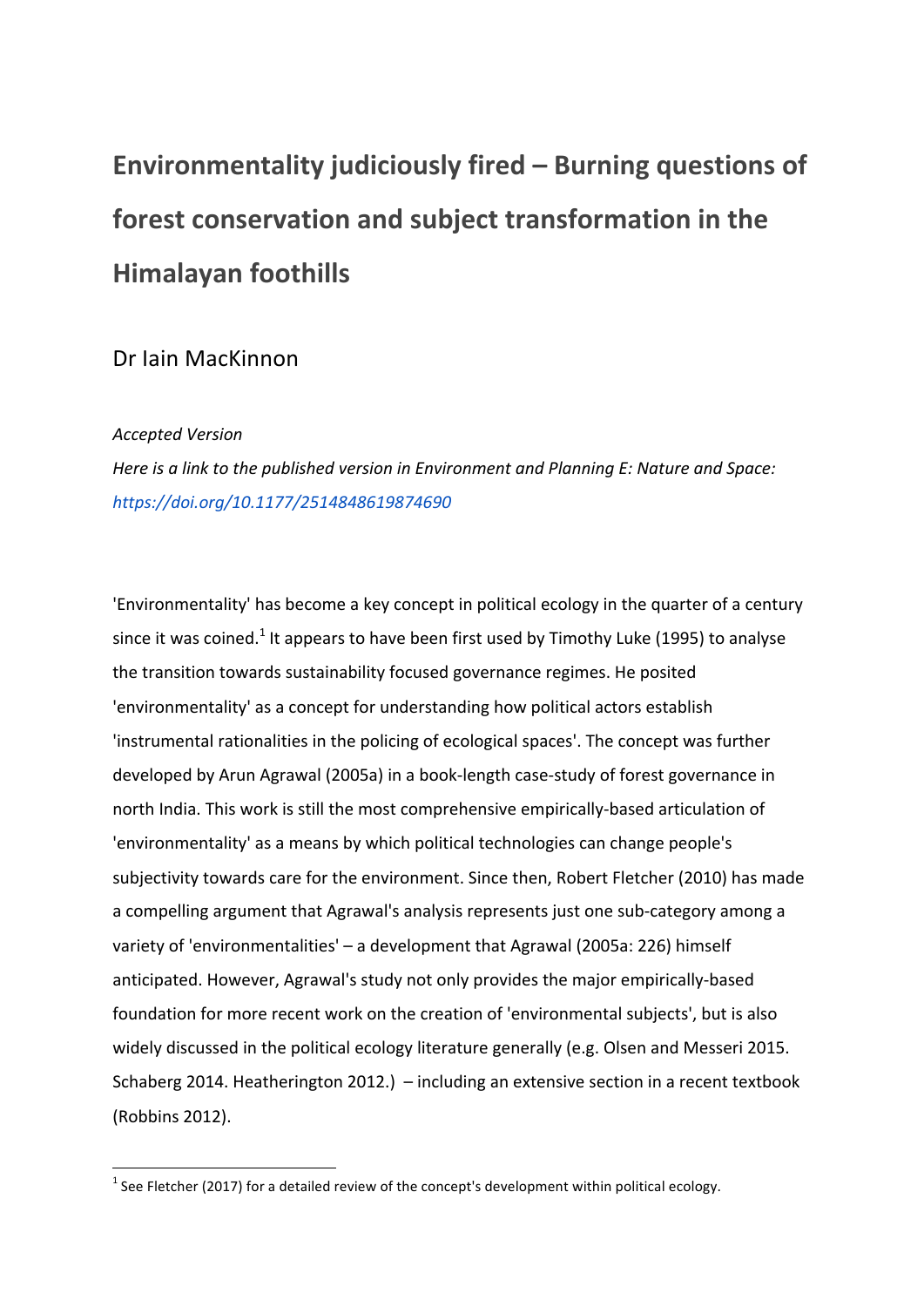Agrawal employed the term in his analysis of forest governance in Kumaon in Himalayan north India to disclose how, in his view (2005a:11), as a result of decentralised forest governance legislation introduced by the British colonial regime in 1931 'many residents in Kumaon have changed profoundly in their actions and views about forests' from which they derive livelihood. He argues (2005a: 16, 164) that the new regulatory regime has produced among people in Kumaon what he calls 'environmental subjects' who have come to 'care about the environment' and for whom 'the environment constitutes a critical domain of thought and action'. 'Environmentality', an adaptation of Michel Foucault's work on 'governmentality', is the conceptual centrepiece of his argument. Agrawal (2005a: 23f) describes 'environmentality' as 'concurrent processes of regulation and subject making' that lead to 'the simultaneous redefinition of the environment and the subject as such redefinition is accomplished through the means of political economy'.

In addition to the book, Agrawal summarised his findings in the journal *Current* Anthropology (2005b) accompanied by a series of scholarly commentaries and a response to them by Agrawal. The commentators were given limited scope to develop their arguments. However, several outline criticisms made there are pertinent to this article's analysis and will be developed here, in particular those of Susana Narotsky (Agrawal 2005b: 183), who contended that in Agrawal's analysis 'the concrete historical processes that produce particular forms of government and subjectivities are represented by insufficient evidence, while the data analysis is often obscured by oversignified concepts'. A further criticism (Agrawal 2005b: 184), related to Narotsky's comment on concepts, questioned if Agrawal had sufficiently considered whether the category 'environment' means the same thing when applied to the actions of the state, as to the actions of the Kumaoni people.

Agrawal's (2005b: 186f) reply to his critics in the *Current Anthropology* exchange did not seriously address the comments highlighted here. In later comments made to the political ecologist Paul Robbins (Robbins 2012: 218) he acknowledged that he 'did not pay sufficient attention to the lives of people [in Kumaon] beyond what was necessary to make the argument in the book', adding that although 'to talk about people without really knowing them...is quite unsatisfactory', this approach is 'a failure of of nearly all social science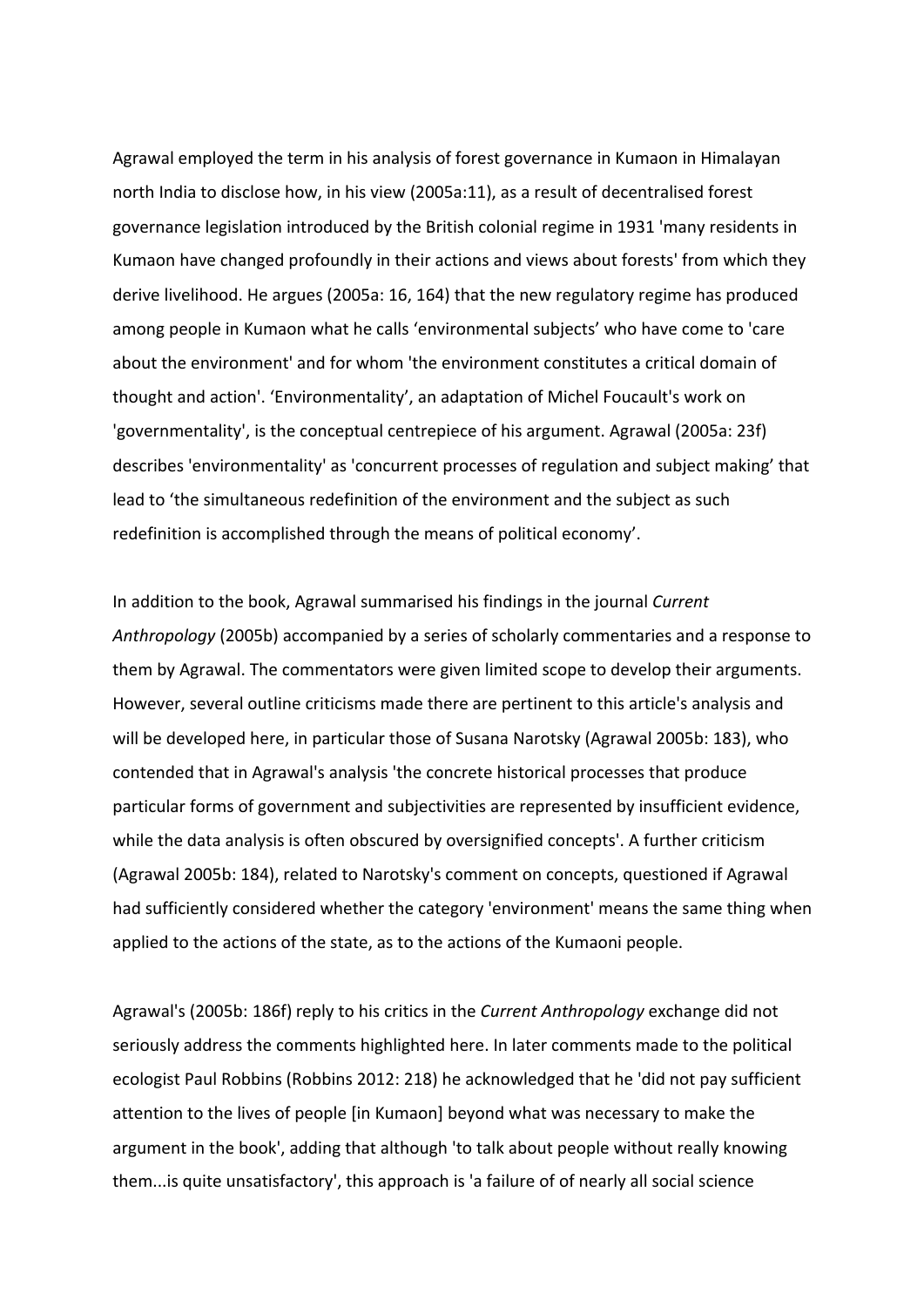research that claims to be about people'. Despite this failure, Robbins concluded that Agrawal's 'historical analysis...and careful survey of local people together effectively show the power of institutions to make people think and be in a certain way'. Indeed, according to Robbins, Agrawal had shown that the people in Kumaon had 'digested the colonial program of forest governance and made it very much their own'.

This article interrogates this conclusion and the concept of 'environmentality' generally by asking burning questions of its empirical foundations. It proceeds by way of an extended critique of Agrawal's work as the most comprehensive case study of a situation in which a process of the creation of 'environmental subjects' is said to have been identified. Agrawal's hypothesis is that: a profound shift has occurred in the beliefs, interests and actions of people in Kumaon towards protecting their forests; this change can be considered the emergence of 'environmental subjectivity'; and the change has occurred following and as a result of the colonial state's creation of institutions to localise forest governance. The validity of this hypothesis hinges on evidence being adduced for two claims: firstly, evidence demonstrating that little interest for the care and protection of forests existed among forest users before the decentralised regulatory regime was introduced; secondly, evidence of 'environmental subjectivity' being expressed today by forest users in a way that it was not before the regulatory changes.

 This article tests these claims by examining the evidence Agrawal has produced for them, and his interpretation of that evidence. . Relatedly, the article also questions some of the methodological issues that Agrawal faced in assessing people's beliefs, interrogating his approach to gathering the historical evidence that he believes discloses the people's lack of care for the forests in the early twentieth century. Agrawal's work is being particularly focussed on because even scholars who critique the way he has used the 'environmentality' concept (e.g. Fletcher 2010: 176. Heatherington 2012: 567) rely upon his empirically-based analysis as a means of justifying their own focus on the creation of subjects concerned with protecting the environment. In asking its burning questions, and in offering one set of answers to them, this article does not to seek to incinerate 'environmentality' completely as a concept, but rather to provoke or contribute to an analytical equivalent of the native process of 'judicious firing' of the forest in Kumaon that is outlined later in this article, the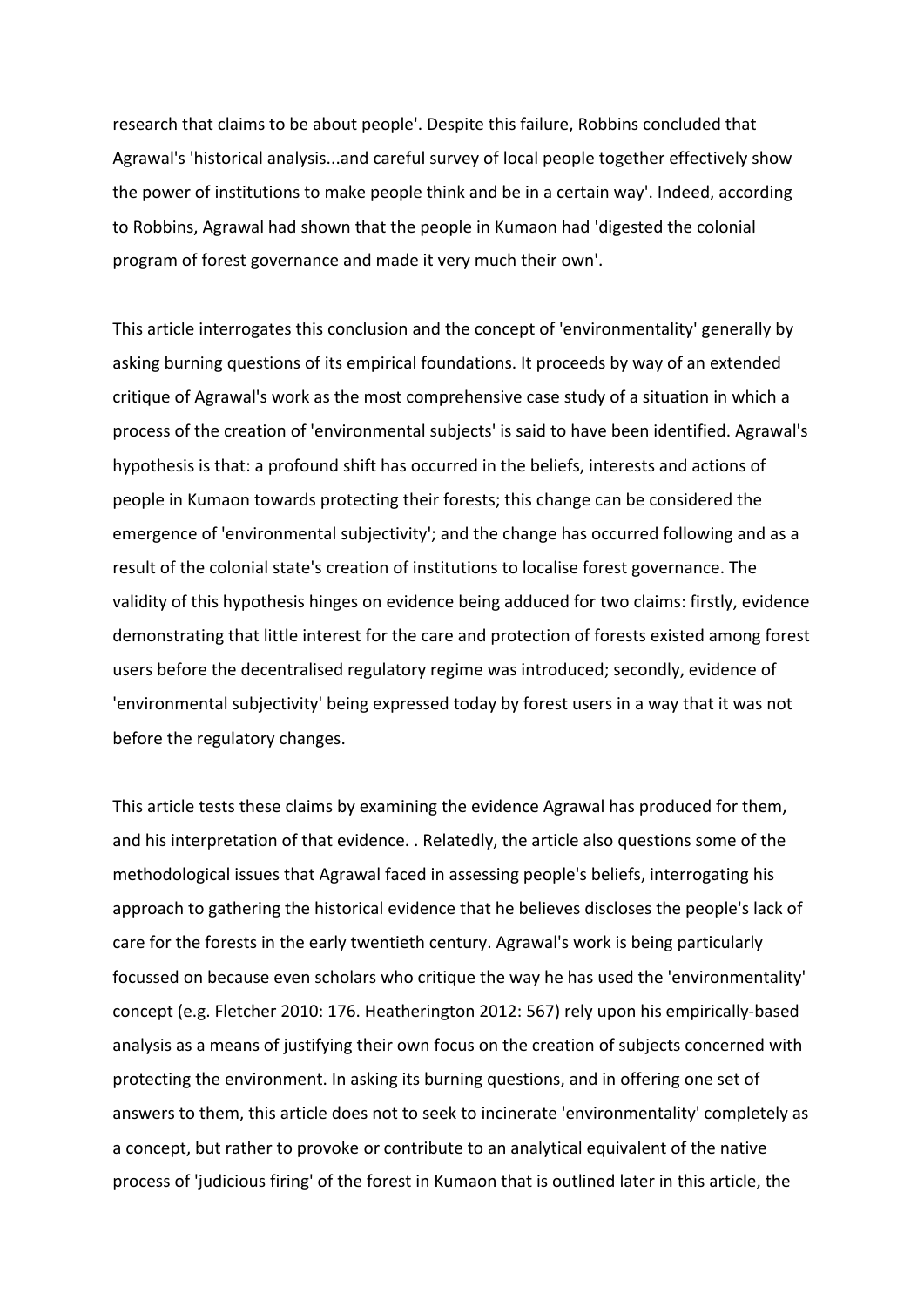purpose of which was not to destroy but to regenerate the forest. The article is therefore a way of testing the empirical basis of 'environmentality' in a carefully prepared interrogative fire which can expose weaknesses in the concept as well as the intellectual work required to bring its ideas into renewed and useful life.

\*

Agrawal exemplifies the concept of 'environmentality' and its ramifications through an analysis of the historical relationship between government structures and people in Kumaon. He focusses (2005b: 169) on the consequences of a set of regulations, The Forest Council Rules (FCR) of 1931, which were passed in order 'to facilitate the formal creation of village-based forest councils that could govern local forests'. The FCR replaced an existing policy in which control over the forest, since the establishment of British colonialism in Kumaon in 1815, had been claimed by the colonial authorities and centralized by them. This policy had been marked by an initial period in which largely unrestrained exploitation of the forests had caused great destruction and led to a subsequent period in which colonial authorities prioritised a conservation policy managed by the Indian Forest Department set up in 1864. A Forest Act followed in 1865 which gave the colonial administration greater control over the forests. This Act was superseded in 1878 by another Forest Act which gave the Forest Department new powers to create two classes of forest land, 'protected forests' and 'reserve forests'. In the 'reserve forests' local people no longer had customary rights of access and use. According to Richard Tucker (1984: 343), the people's rights there were redefined as 'privileges' which could be removed or restricted according to the Forest Department's assessment of the condition and needs of the forest.

In the course of a major report criticising colonial forest policies which was written at the time of the protests the Kumaoni lawyer and political organiser – and later major regional and national political figure – Govind Ballabh Pant (1922: 34) emphasised that 'Government control over reserved forests is much greater than in the case of protected forests, and the main difference between the two may be summed up in the phrase that in the former everything is an offence which is not permitted while in the latter nothing is an offence which is not prohibited'.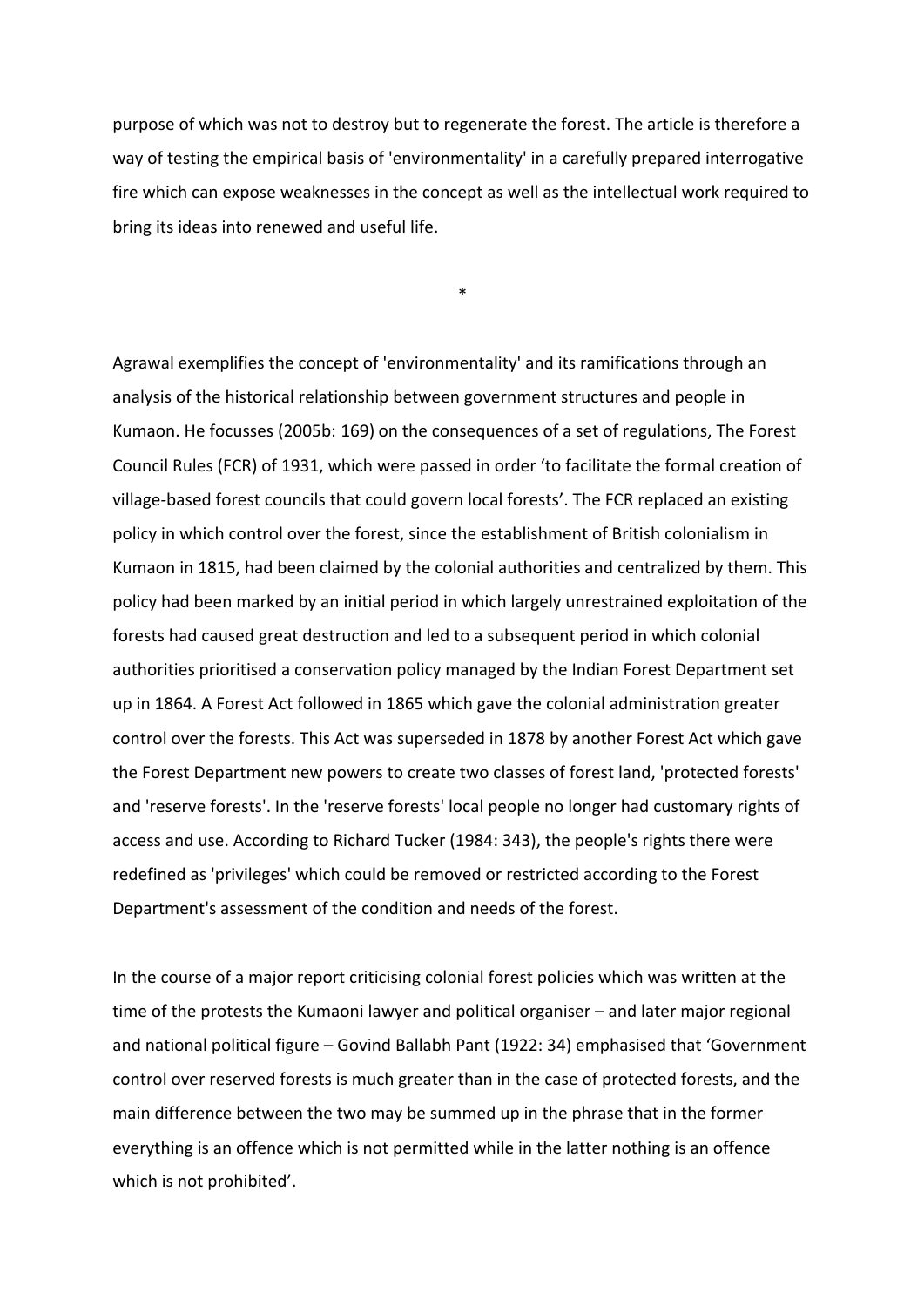In 1893 further legislation declared that any land not already marked out as village forest or reserved forest would become District Protected Forest [DPF] (Pant 1922: 39, 40). In 1911 a large part of the DPF was declared reserved forest, and therefore subject to much stricter controls. Dhirendra Datt Dangwal (2005: 112) has claimed that more than one-third of the total 1,476,000 hectares of DPF was made into reserved forest at this time. Both Dangwal and Ramachandra Guha (1989: 69f. 2006: 115f) emphasise that the forest department's increased control of the reserved forest enabled it to be more readily exploited for new commercial uses such as resin production. Local resentment at being excluded from land they had previously utilised and relied upon for livelihood quickly boiled over into protests in 1916 and, more seriously, in 1921, including widespread fire-setting in forests. As a result of these serious protests – which will shortly be examined in more detail – the Kumaon Forest Grievances Committee was established to investigate the causes of the unrest. The work of the Committee recategorised many of the reserves and reestablished villagers' rights. Another demand repeatedly heard by the committee was for local councils to manage forest areas for villages, an outcome eventually achieved by the FCR legislation in 1931.

In Agrawal's analysis (2005a: 12, 15, 127) the new local forest councils enabled by the FCR 'dispersed government throughout Kumaon' and have become 'regulatory communities' in 'governmentalized localities...knit together by the thread of state power'. In this view 'Decision makers in these community-based councils became agents of environmental regulation' and, thus, 'environmental subjects'. Indeed, Agrawal occasionally takes this argument further, claiming that not only decision-makers but entire 'local communities' have become 'agents acting in the service of environmental regulation'.

As noted, Agrawal's argument hinges on the proposition that the beliefs and actions of the people of Kumaon towards their forests have changed since the FCR was established. He claims (2005a: 179) there are significant differences 'in the voice and tenors of the archival and more recent statements' that he collected which, he believes, (2005b 170) 'offer a basis for making the judgement that the practices and views of many of Kumaon's residents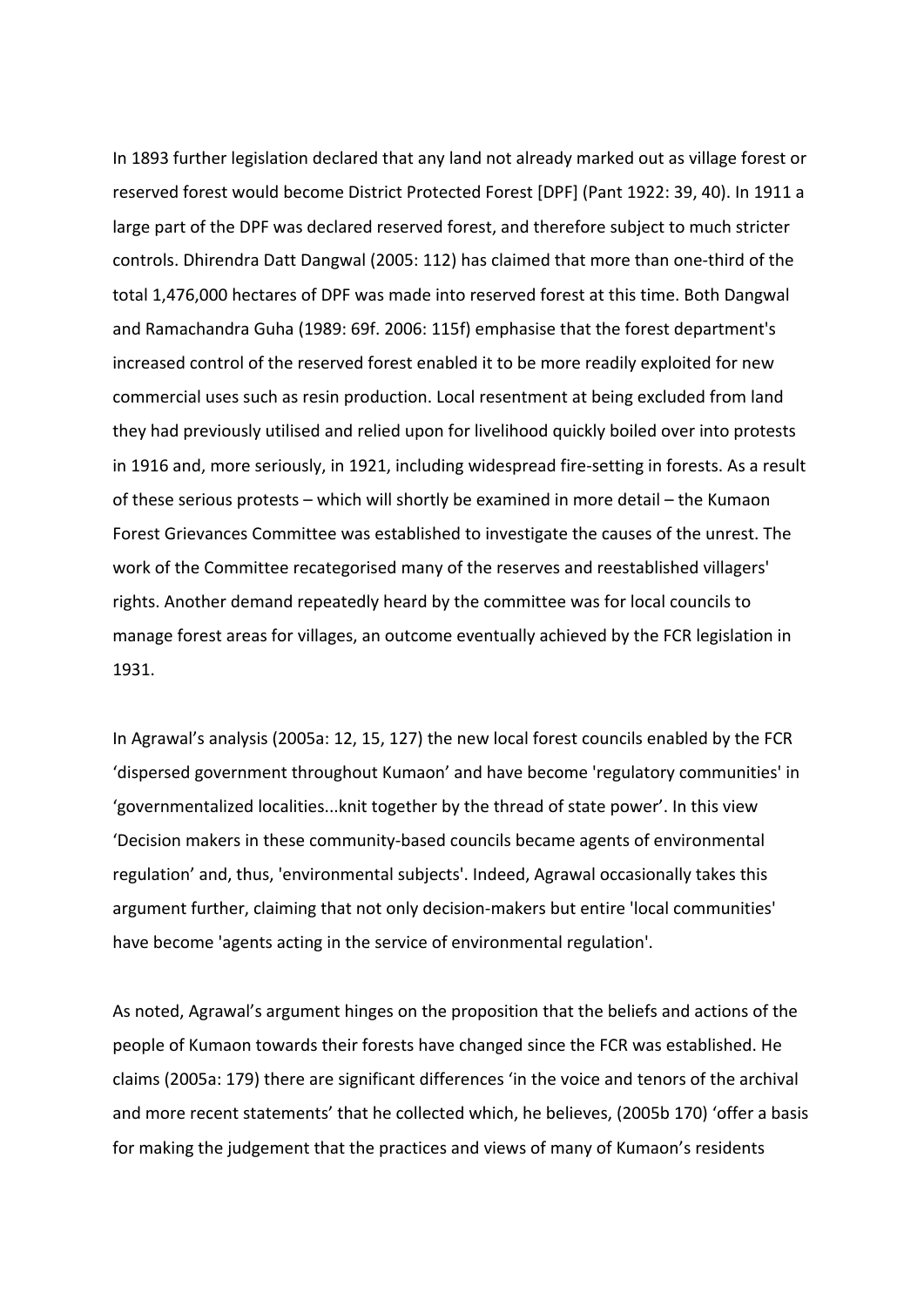about their forests have changed substantially...These changes in subjectivities have occurred since the passage of the Forest Council Rules in 1931'.

Agrawal (2005b: 170) outlines the following detailed changes he claims to have found:

Some of these changes reflect a greater interest in careful use of forest products, a greater willingness to abide by regulations, and a stronger desire to call upon state officials to help protect trees in comparison with the past.

These specifics are part of the more general change in relation to the emergence of 'environmental subjectivity' which Agrawal (2005a: 164, 177) sums up by claiming that 'concern about the environment has not always existed in Kumaon' and concluding that people there are 'far more interested in forest protection' than they were before the creation of the FCR.

At this point in the analysis he makes an acknowledgement that raises critical methodological questions about how he has assessed the beliefs of historical actors. He states (2005b: 170): 'I do not report statements and actions of the same individual persons who lived in the early 1900s, but a systematic change seems to have occurred in the forest- related practices and beliefs of individuals belonging to the same social class and status over the time period in question.'

This acknowledgement is important because of Agrawal's previously expressed methodological commitment (2005b: 163) that investigators 'can deduce internal states of mind only from external evidence. There is no direct access to inner thoughts or subject positions'. This methodological commitment entails that Agrawal produces external evidence that can give a reliable indication of the 'internal states of mind' of the people in Kumaon when they set fire to the forest in the early twentieth century to show that they had no concern for the environment in doing so. However, Agrawal has elsewhere acknowledged (Agrawal 2005a: 16) that 'Evidence from the early twentieth century ... is fragmentary and can be gleaned only through archival materials produced by state officials.' That is, in making his interpretation of the people's 'internal states of mind' Agrawal has had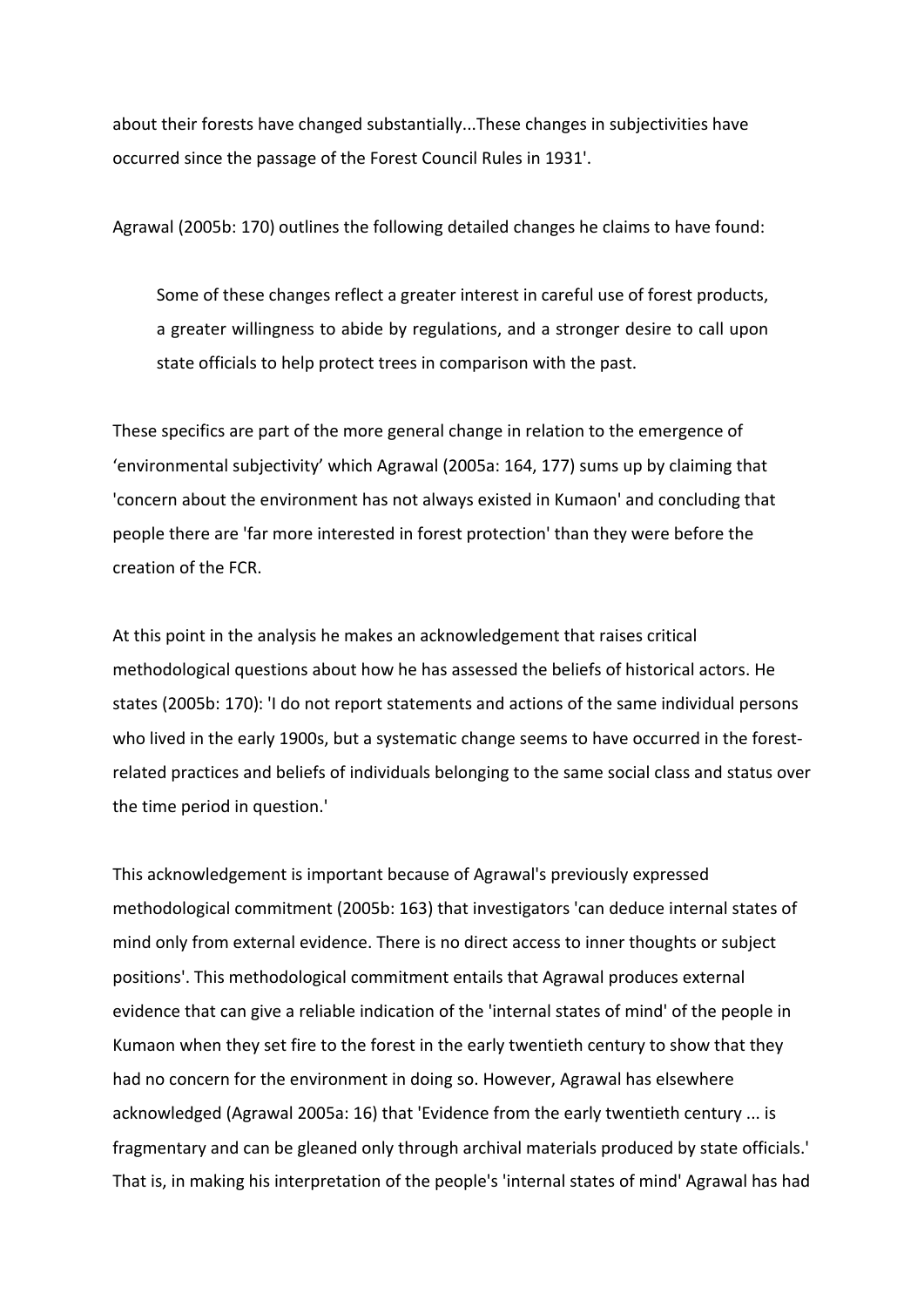to rely solely upon the state officials' interpretation of the actions of the villagers, and whether they were motivated by care for the forest or a lack of care. Moreover, it transpires that in this instance the possibilities for interpretative elucidation of the intentions of the villagers are even more impoverished. This is because Agrawal has also noted (2005a: 231[n.3]) that when the state reports considered the 'incendiarism' of the early twentieth century those reports fail 'to signify villagers' own interpretation of why they were setting fires'. 

These acknowledgements mark two important methodological constraints on the possibility of establishing the 'internal state of mind' of those involved in the forest protests: firstly, no statements have been adduced from villagers before 1931 from which to draw direct evidence of their beliefs about protecting the forest before the FCR was established; and, secondly, the official state reports that are used as evidence are said not to give the villagers' point of view regarding their reasons for setting the fires. At face value, therefore, there appears to be no 'external evidence' by which to achieve reliable access to the 'subject position' or 'internal states of mind' of villagers involved in the protests, and to disclose their reasoning for setting fires in forest areas. In light of this lack of evidence, it seems highly questionable to claim (Agrawal 2005a: 16. Agrawal 2005b: 170) that 'the practices and views of many of Kumaon's residents about their forests have changed substantially' since the FCR, and that, moreover, not simply changes, but 'momentous changes' have taken place with regard to the Kumaoni people's relationship to the forest.

Elsewhere he mentions in a footnote (Agrawal 2005a: 252 [n.31]) that in using the writing of colonial officials 'to reconstruct the nature of subaltern opposition' his methodological approach is similar to that used by subaltern scholarship as this had been described by Gayatri Spivak, although he does not detail how he uses this approach. In the essay that Agrawal cites, Spivak (1988a: 202-205, and see also the version of this essay in Spivak 1988b) carefully describes a means by which strands and sub-strands of a historically specific subaltern 'consciousness' may be delineated within a particular political insurgency, even when the scholar has no direct evidence of the subaltern point of view and must rely on evidence that comes from those hostile to the insurgency. She highlights that a criticism of this approach is that it may create a 'negative consciousness' of the subaltern group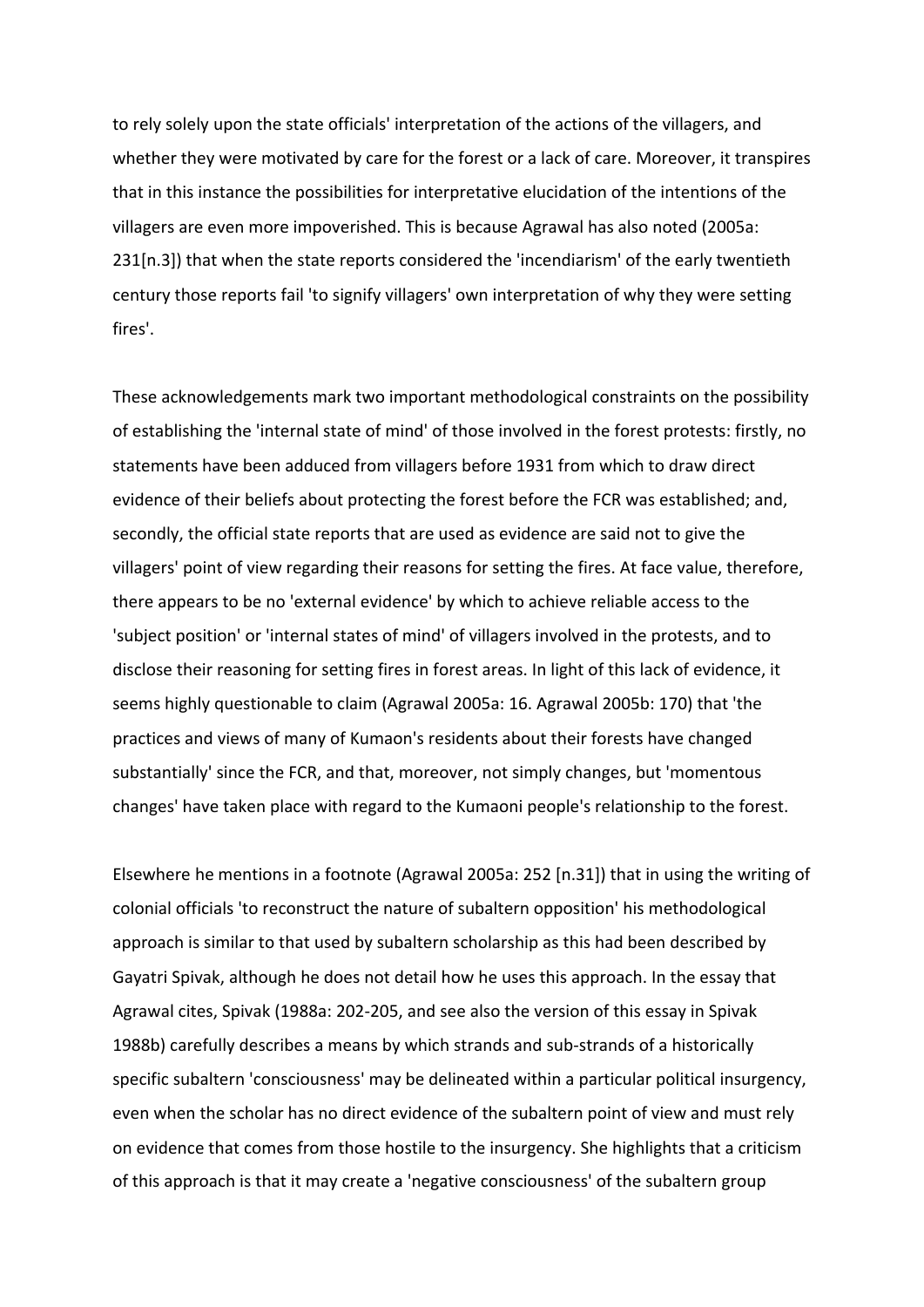which is 'always askew from its received signifiers' and produces 'the consciousness not of the being of the subaltern, but of that of the oppressors'. From a post-structural perspective, Spivak posits that the project to retrieve subaltern consciousness can instead be considered as 'the charting of...the subaltern subject-effect'. In this approach, the direct evidence of colonial officials being used to chart this subaltern subject-effect should not be considered as coming from a 'sovereign and determining subject' but instead should itself be considered as belonging to an effect, partially conditioned by the previous agency displayed by the subaltern insurgence. Spivak then summarises this method by way of a claim from subaltern scholarship that it 'should be possible to read the presence of a rebel consciousness as a necessary and pervasive element' within the evidence given by those who are hostile to the agency of that consciousness. She describes this as an essentialist approach, but commends it as a form of 'strategic' essentialism being used for political ends that are both scrupulous and visible.

It is not clear that the same can be said of Agrawal's account; neither is it apparent that he has even adopted something akin to the subaltern school's approach of using the evidence of colonial authorities hostile to the insurgency in order to draw out and recover significant details of 'rebel consciousness'. For instance, his analysis (2005a: 175, 176) of the 'historical environmental subjectivity' of Kumaon people during the protests, as this subjectivity was viewed through the prism of the colonial administration's reports, concludes that the villagers were 'ungrateful', 'uncooperative', 'irresponsible' and 'unreliable'. However, this litany can hardly be posited as an interpretation that recovers the villagers' own point-ofview as regards their reasoning for setting fires; it is more a parroting of the prejudices of imperial rulers, familiar to insurgents throughout the colonial world, and articulating, as Spivak warned, 'the consciousness not of the being of the subaltern, but of that of the oppressors'. (For details of these prejudicial views as common to the experience of the colonised, see Osterhammel 2005: 107-110. For a detailed case study, see MacKinnon 2017: 33-39) Moreover, the claim implicit in Agrawal's analysis that 'subaltern' consciousness in Kumaon can only be reconstructed from archival materials produced by state officials is questionable; other, potentially more direct, evidence (Mittal 1986: 21, 165. Pathak and Bhakuni 1987: 399. Rawat 1999: 49, 50. Singh Chauhan and Panwar 2002: 110-112. Khanna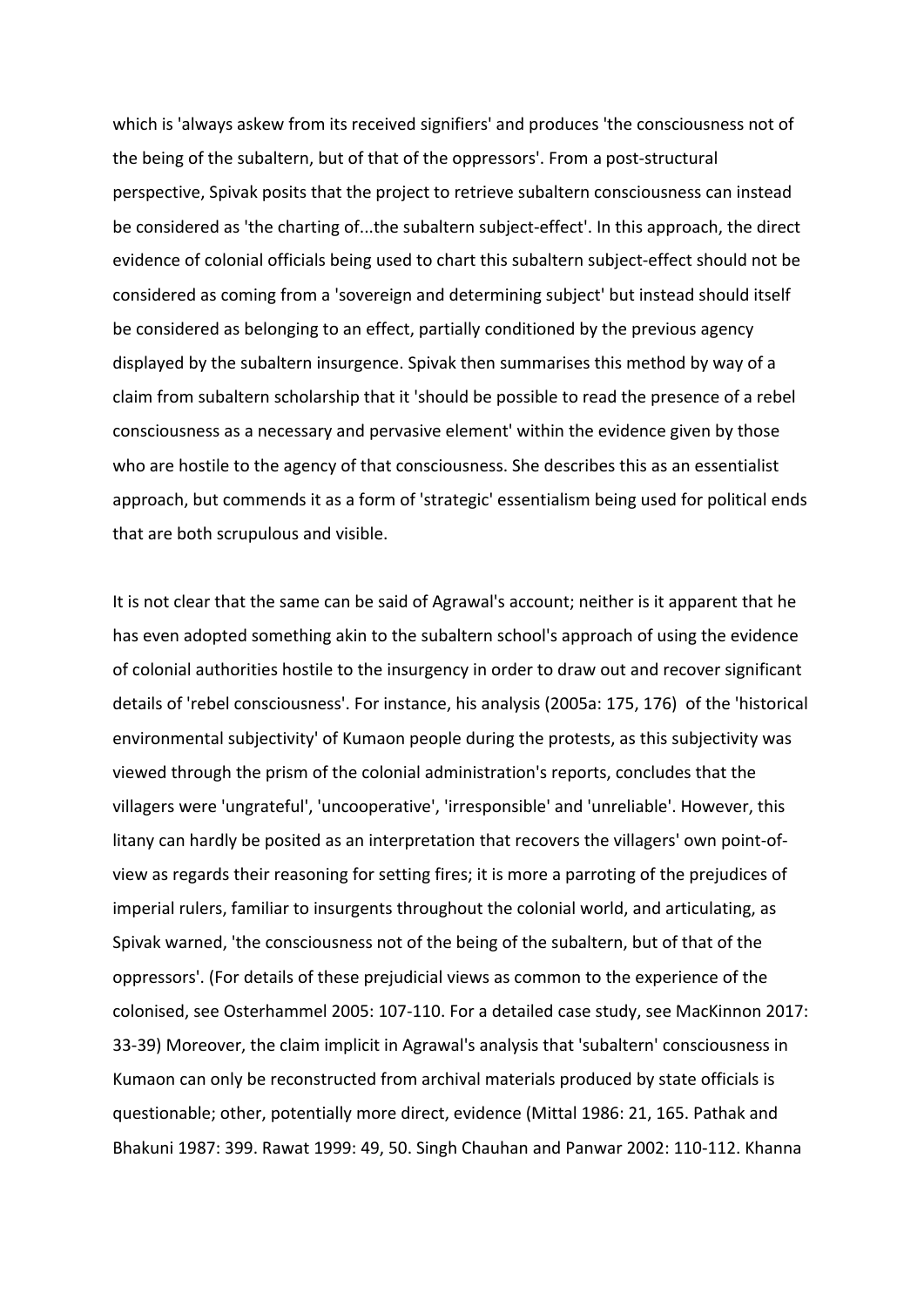2015) is available for forming a native point of view, in texts of political poetry and newspapers promoting social reforms.

The apparent lack of available direct evidence for the internal states of mind of villagers, and the methodological limitations of his approach to interpreting the colonial records, appear to be very considerable obstacles for Agrawal in his efforts to substantiate any claim that before the FCR the Kumaon people were not concerned about the environment and had little interest in protecting it. It is perhaps for this reason that he places such stress on villagers' use of fire-setting as a weapon of protest.

\*

For Agrawal the fact that before the FCR was established the villagers set fires that burnt large areas of forest is a significant indication of their lack of an ethos of care for the forest. He argues (2005a: 11) that more recent views among villagers that forest protection is necessary 'are in stark contrast to those prevailing at the beginning of the century when Kumaon's residents were setting fires in forests and refusing to inform on those whom the state considered criminals'. Although Agrawal acknowledges that the colonial reports do not give local reasons for setting the fires, he nevertheless concludes (2005a: 11, 164, 173) that the setting of fires marked the Kumaonis as 'fire wielding state-defying rebellious hill men' who had no concern for the forest environment and 'opposed efforts to protect' it.

 Agrawal contrasts this putative anti-conservationism among the Kumaoni people with the conservationism of the colonial regime. In delineating the regime's conservation policies, Agrawal argues (2005a: 11, 84) that the 'forest department of Kumaon remade the meaning of forests and institutionalized their care and maintenance by the end of the nineteenth century'. Yet British colonial administrations practiced a particular kind of conservation, one with a particular set of objectives, and Agrawal's analysis seems to lack nuance on – if not confuse – this point. It seems to mischaracterise the actions, if not the beliefs, of British colonial foresters to describe this form of conservation in terms of protecting the *forest*, a claim that Agrawal (2005a: 43, 44, 59, 65) repeatedly makes.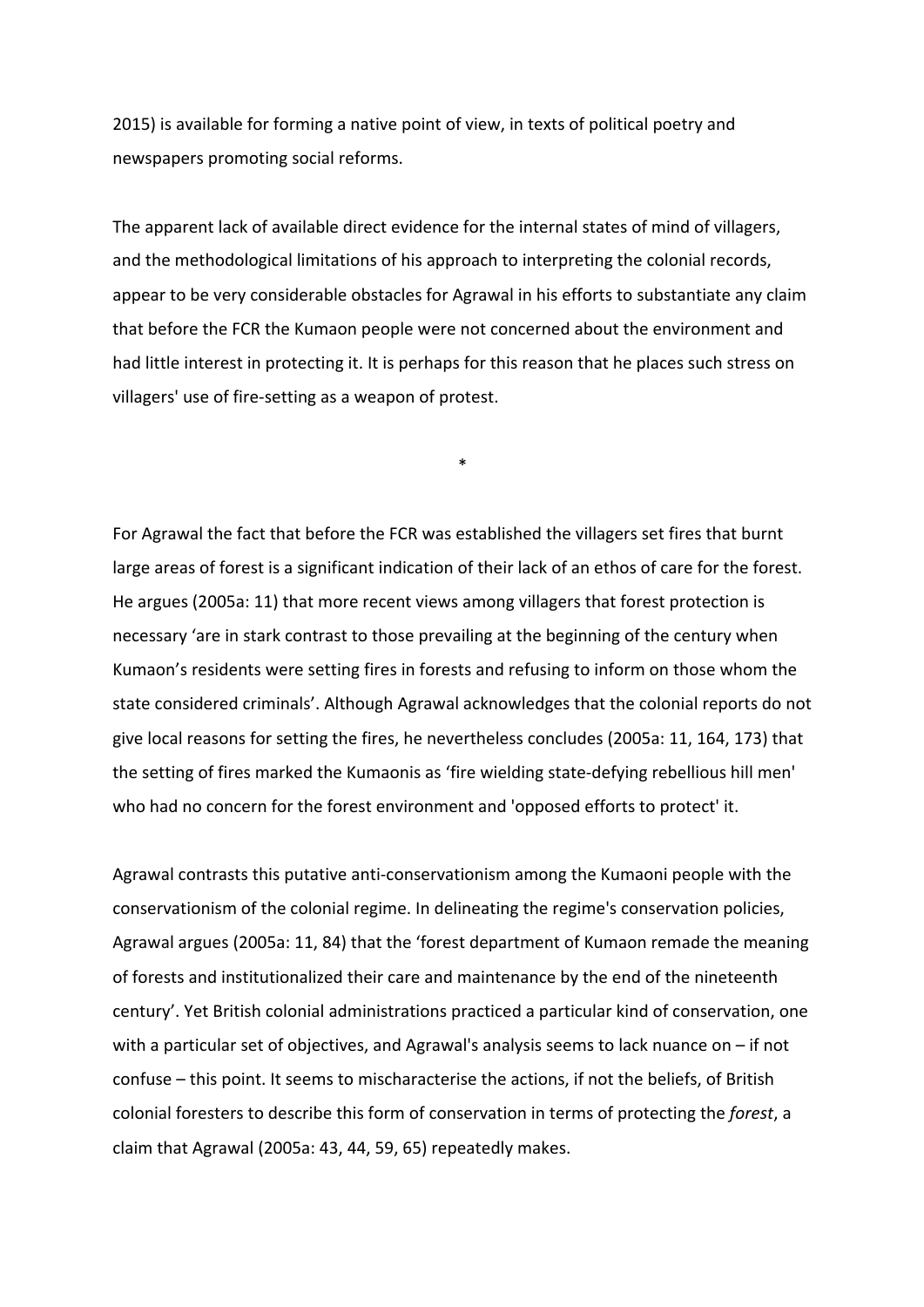However, elsewhere he appears to recognise that 'forest conservation' may not be the best way to characterise the objective of the particular kind of management regime installed by the British. In an extended description of colonial forestry in Burma, Agrawal notes that teak, in particular, was prioritised for conservation because it was economically useful. He quotes (2005a 244[n.23]) Dietrich Brandis, the British chief conservator in Burma and later colonial inspector general of forests in India, stating that 'the chief object of forest conservancy in Burma is to ensure the permanent production of a sufficient quantity of teak and other valuable kinds of timber' because the price of teak 'is higher than the price of any other timber'. But its prioritisation meant that it was *teak* that was being cared for, maintained and conserved; it was not conservation of the forest. Indeed, Agrawal remarks (2005a: 53) that the 'overriding objective in plantations' introduced as part of the colonial conservation regime was to ensure that 'diversity in a forest was minimised' in favour of a limited range of commercial types. Caring for and maintaining teak in areas where 'species diversity was too high' meant destroying other species that could affect the production of teak as timber. Agrawal argues (2005a: 44) that the development of high value plantations required the colonial regime to 'eliminate' the pre-existing forest with its 'valueless trees'.

 In early twentieth century Kumaon the *chir* pine was one of the main trees targeted for colonial plantations. According to Richard Tucker (1984: 345), the focus on *chir* was largely because it produced 'the finest resin on the subcontinent'. Colonial foresters acknowledged (Champion 1923b: 412) at the time that it was the importance of the resin industry that 'has frequently been the reason for the introduction of modern management, and even their [*chir's*] retention as reserves'. Between 1912 and 1921 some 777,000 hectares of *chir* had been made reserved forest (Pant 1922: 76), and colonial records (Stebbing 1926: 660) show that in the the years between 1910 and 1920 there was an eightfold increase in the area of forest for resin production in Kumaon using a total of 2,135,000 resin channels by 1920. Chir's commercialisation in this way became a significant cause of the conflict (Guha 2010: 45. Pant 1922: 65. Stebbing 1926: 407. Rawat 1999: 45) between villagers and government. A whole range of restrictions were placed on villagers in the new reserves, including what was effectively a complete ban throughout Kumaon on burning the forest floor. This was particularly resented by the local people as a source of hardship. Traditionally, fires were set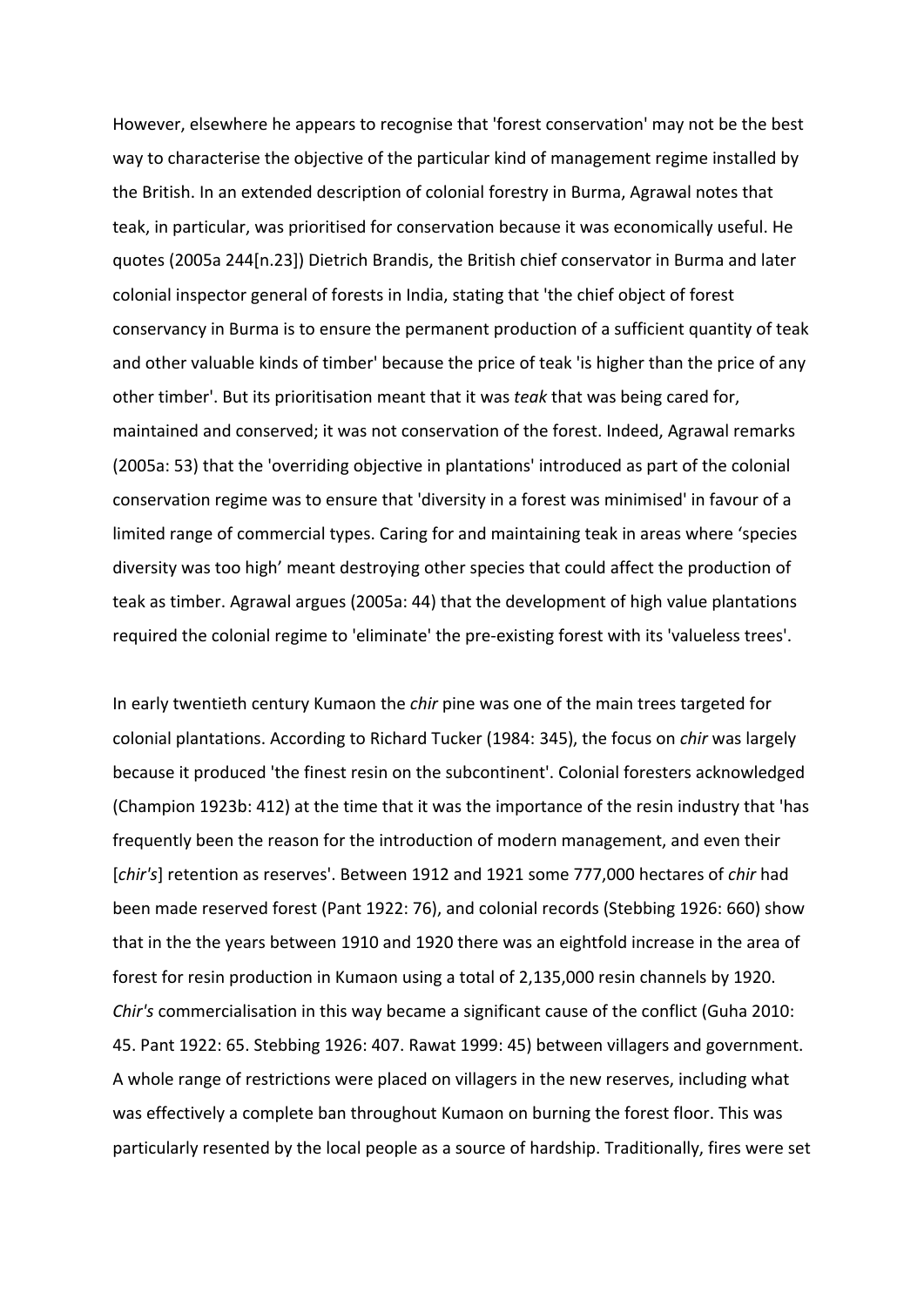in *chir* forests to remove a thick layer of pine needles which both hampered human and animal movement and hindered new growth of grass.

The protests against the new restrictions were focussed on these reserved forests (Tucker 1984: 347. Guha 1989: 75f, 82), with the *chir* forests a particular target in the fire-setting of 1916 and in the larger rebellion of 1921; one senior forest official claiming at the time (Stebbing 1926: 659) that 'the whole of the *chir* forests were burnt in 1921'. According to Guha (2006: 113), 'The fires were generally directed at areas where the state was at its most vulnerable: for example, compact blocks of *chir* forest worked for timber and /or resin. Significantly, there is no evidence that the large areas of broad-leaf forest, also controlled by the state, were at all affected.' Ajay Singh Rawat (1999: 46) believes the 1921 protests affected 'more than 82,880 ha of forest' and 'ruined 1,150,000 of resin channels and 2,437,500 kg of resin' - Guha (1989: 82) claims that 1,500,000 channels were destroyed. Colonial officials had anticipated the production of more than three million kilograms of resin in 1921. As a result of the fires less than one million kilograms was produced. (Trevor and Smythies 1923: 211)

If we accept the estimate that there were around 2,000,000 hectares of forest in Kumaon in 1921<sup>2</sup>, it therefore appears that the fires set by villagers affected less than five per cent of the afforested land in Kumaon but, in doing so, villagers were able to destroy - at a conservative estimate – more than 50 per cent of the channels used for resin production. The fires' disproportionate destruction of resin production equipment suggests the firesetting of 1921 may well have been strategic. It can be posited that the Kumaon people targetted resin producing *chir* plantations because resin production was a rapidly proliferating form of commercial forestry whose overriding land management objective, as Agrawal noted, was to reduce the diversity of Kumaon's forests, and required the exclusion of its people. From the perspective of people in Kumaon, resin production may have been

 

 $^2$  Dangwal's (1999: 108f) recent forest history of Kumaon argues it is difficult to estimate the overall forest cover in the early twentieth century because the two main historical sources with this information in the United Provinces, including Kumaon, are unreliable in terms of calculating the entire forest cover of the division at that time. Nonetheless several historical and contemporary accounts (Pant 1922: 45, 56. Krishna 2002: 1846. Trevor and Smythies 1923: 19) suggest that 2,000,000 hectares may not be an unreasonable estimate for the purpose of the comparison made here.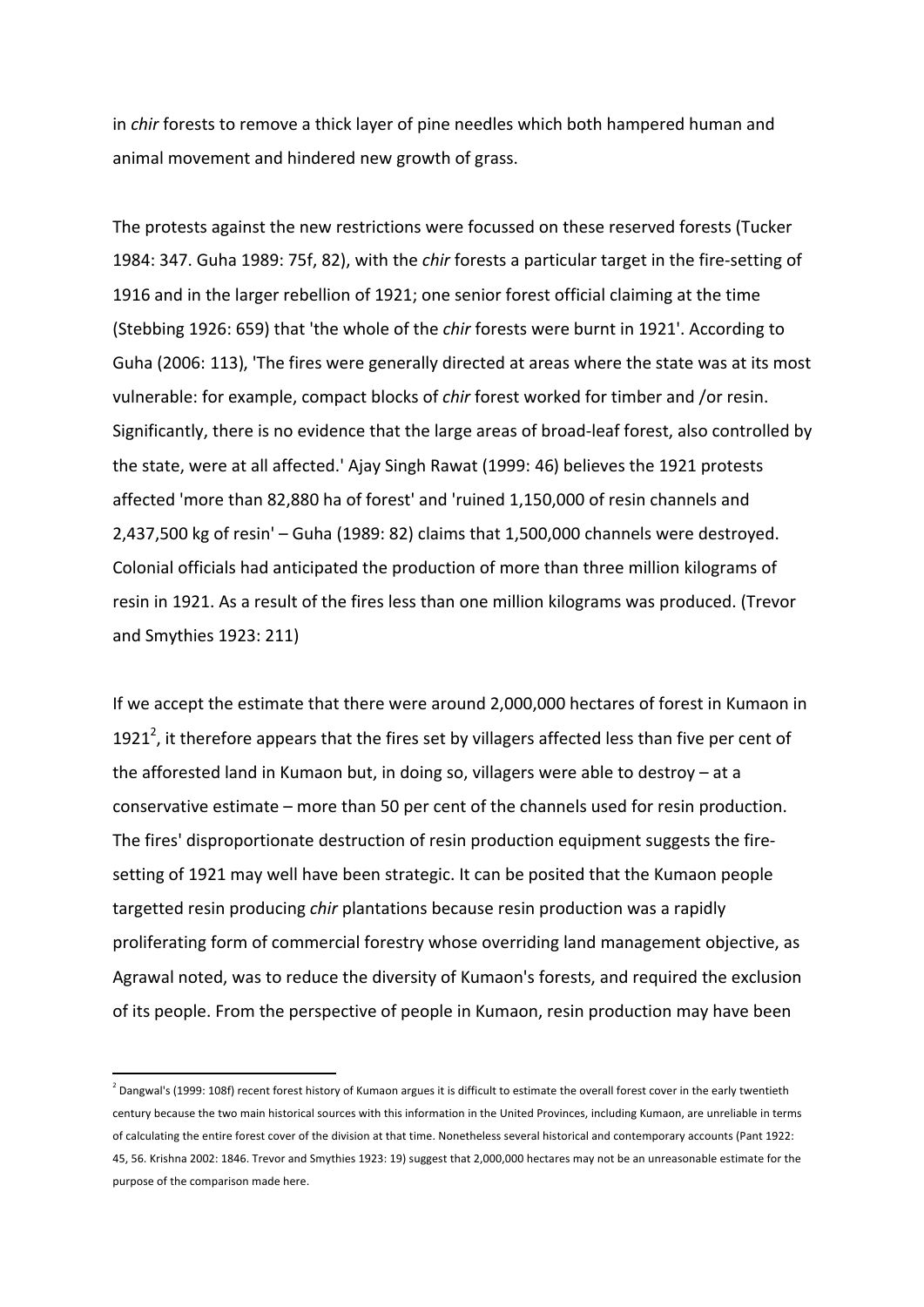threatening forest diversity $^3$  that they wished to see conserved for their own economic reasons but which seem to have been incompatible with the economic agenda of the colonial regime. It is possible to agree with Guha's conclusion (1989: 82) that in the Kumaon protests, 'destruction by arson was not simply a nihilistic release but carefully selective in the targets attacked...burning the *chir* forests represented a direct confrontation with the colonial authorities. The decision to burn the commercially worked areas was predicated [on the fact that] ... the export of forest produce by the state clashed strongly with the subsistence orientation of the peasant'.

Moreover, it is possible to take the argument on fire further, and construct a case that the villagers' routine use of fire in non-protest circumstances may have been a central component of non-colonial Kumaon forest management practices, as part of a traditional forest conservation system. This is not Agrawal's view. Following the argument of WP Baumann, Agrawal states (2005a: 106, 111) that there is 'little evidence to support the claim that prior to the British a culture existed wherein 'forest conservation was a social ethic' ... or indeed of any regular system of forest management' in Kumaon. Agrawal concludes that 'the incidence and intensity of local government of forests was low until the arrival of the British', and that the reservation of forests by the colonial regime 'likely boosted selforganisation'. Coping with scarcity imposed by colonial forest policy is one non-colonial rationale for managing forests. However, others might also exist, and this article will now tentatively and defeasibly propose one of these.

In his report written during the protests in support of the forest users and criticising the colonial regime, G.B. Pant (1922: 65) wrote that villagers believed the ancient 'practice of setting fire to the forest lands' brought multiple benefits.

 'The village people have an invincible faith in the utility of firing the forest judiciously. In unfired forests pine needles are piled so thickly that neither men nor cattle can move on the hill side and the growth of grass is also smothered.

 

<sup>&</sup>lt;sup>3</sup> Shrubs and fungi found in *chir* forests are used for nutritional and medical purposes. (Kala 2003)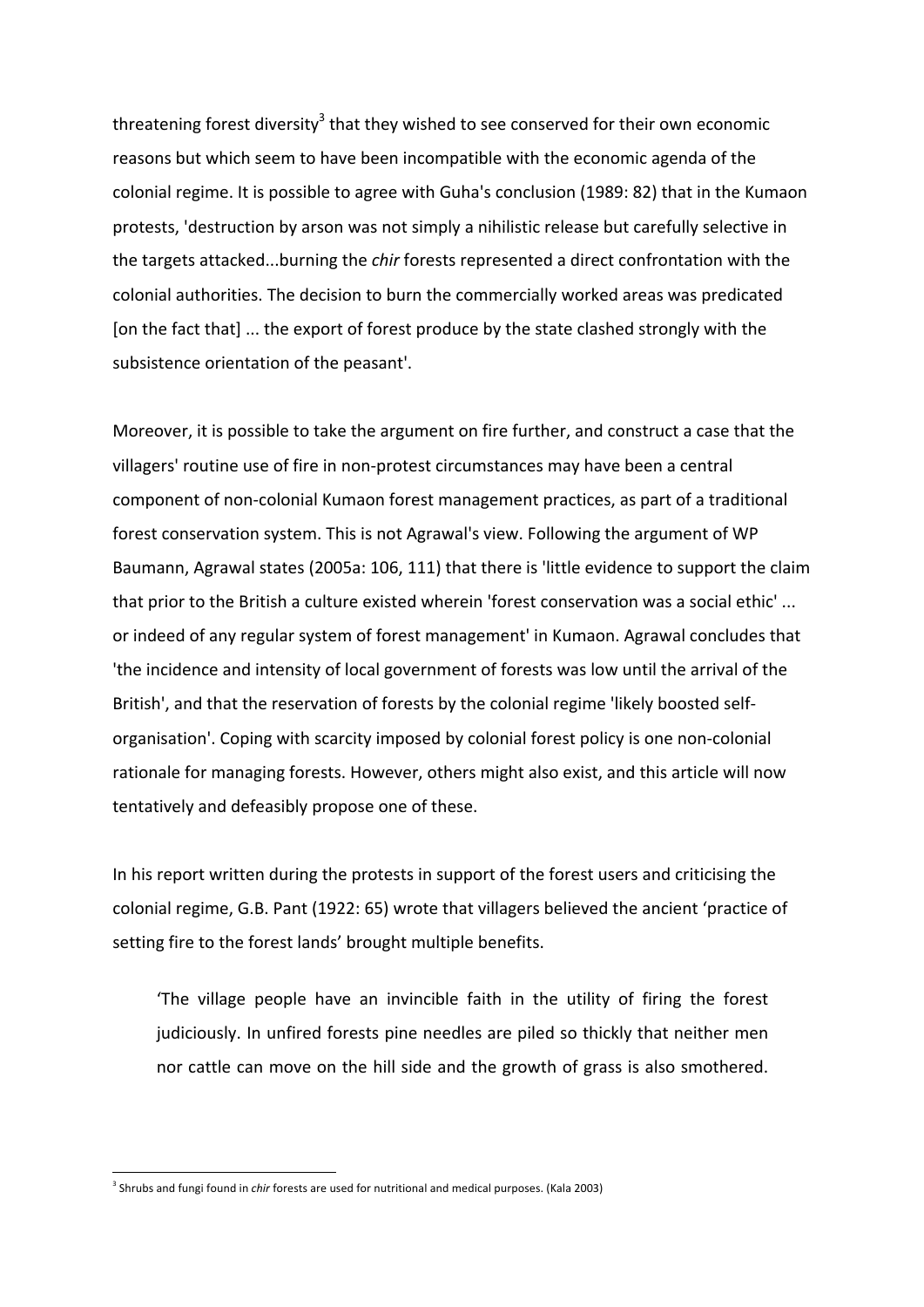The burning of the forests at seasonable times is believed to be helpful to the growth of grass without causing any injury to the trees.'

An argument in favour of judicious fire-setting was also made by a senior colonial forest officer who said (Champion 1923b: 411) that introducing fire-prevention can 'actually increase the dangers from fire, in that when from any cause a fire starts in the protected area, the accumulated needles, debris and often grass give rise to a conflagration incomparably greater and more liable to injure the standing crop than the quiet fire of the annually burnt forest'. Pant stated that fire-setting had been recognized in the 'rules framed for the management of the district protected forests' but that there had been 'strict prohibition against setting fire to the reserves' which was overwhelmingly considered 'a source of widespread hardship'.

 Immediately following his criticism of the colonial policy prohibiting fire-setting in reserves, Pant claimed (1922: 65-67) that 'The formation of extensive reserve forests, specially in the midst of disarmed people, is an outrage on humanity'. The contiguity of reserved forests to villages, he added, gave 'a wide latitude to the ravages of wild animals', estimating that 300 people may have been killed by animals over the course of the previous year in Kumaon as well as many other cases in which people were 'maimed, disabled or injured'. He also claimed that the 'damage to crops and cattle [from wild animals] must be tremendous indeed' and called for statistics to be collected on the condition of villages in the vicinity of reserved forests.

Pant appears to be claiming that the new management system in reserved forests had created ecological changes in areas close to human habitation such that under the new management system wild animals had greater freedom for destructive action than previously. Is it possible that the villagers' regular burning of forests near villages changed local ecosystems in ways which the villagers believed led to less chance of wild animals destroying crops, or of surprising or being surprised by humans?

Certainly, Jim Corbett, the early 20<sup>th</sup> century hunter and conservationist, observed (1954: 12, 85f) in the course of one of his accounts of hunting man-eating tigers and leopards that both species prefer 'heavy cover' where they can lie up. In another book he recounts (1952: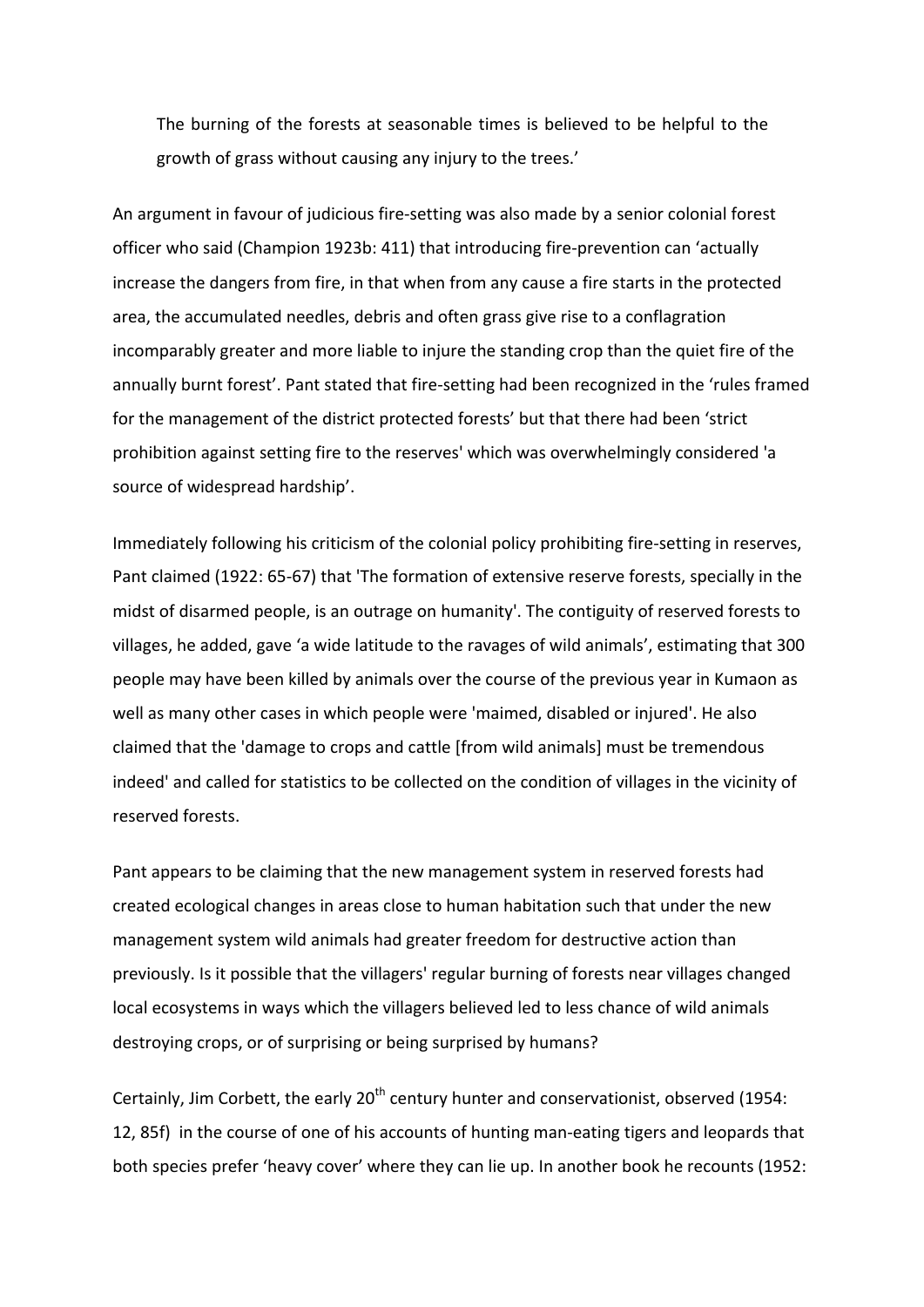18.) how two local men used fire to flush out wild boar – which can cause human casualties and crop destruction – from long dry grass. In this instance, it was a Kumaoni man who proposed to Corbett that the animals might be lying in the grass, suggesting that the proposal could have been based on an understanding of the local environment that would today be considered (Berkes 2012) an aspect of traditional ecological knowledge. Elsewhere Corbett stated (Das 2009: 21) that widespread fellings by the forest department created habitat loss that disturbed and displaced large predators.

 Other traditional Kumaon practices may also have created ecological conditions which mitigated against surprise encounters with wild animals. A colonial forestry officer (Moir 1882: 274-277) took direct issue with regulations which prevented grazing cattle in reserved deodar tree forests. Against the prevailing orthodoxy in the forest service, he felt this restriction was counterproductive as he found 'a vigorous crop of young seedlings' growing in unprotected forests where cattle grazed while, on the other hand, after a number of years of excluding cattle in reserved areas a 'growth of grass and shrubs of all kinds' were, he believed, choking out seedlings of the deodar.

Perhaps the heavy cover of long grass and shrubs in ungrazed and unburnt areas of reserved forest close to villages provided a habitat for dangerous animals. It seems possible to interpret Pant as presenting an argument that the colonial regime's ban on fire-setting as a management practice on land close to villages meant that villagers were no longer able to prevent the growth of long grass and shrubs in those areas with the result that these areas could then shelter wild animals that had greater latitude, not only to destroy village crops, but also to claim many human lives each year. In this view, an alternative interpretation of the rationale for fire-setting emerges. In this scenario, far from being opposed to actively conserving the forest, the villagers already had long-standing governance practices, including setting fires, which the colonial forestry's reservation regime had outlawed without considering that these practices were actions that expressed a form of rationality for governing the forests.

However, it was not only the native politician G.B. Pant who could conclude (1922: 75) that a 'natural system of conservancy' was practiced by the villagers in Kumaon in opposition to the colonial regime. According to Guha's (2006: 106) account, Deitrich Brandis, the colonial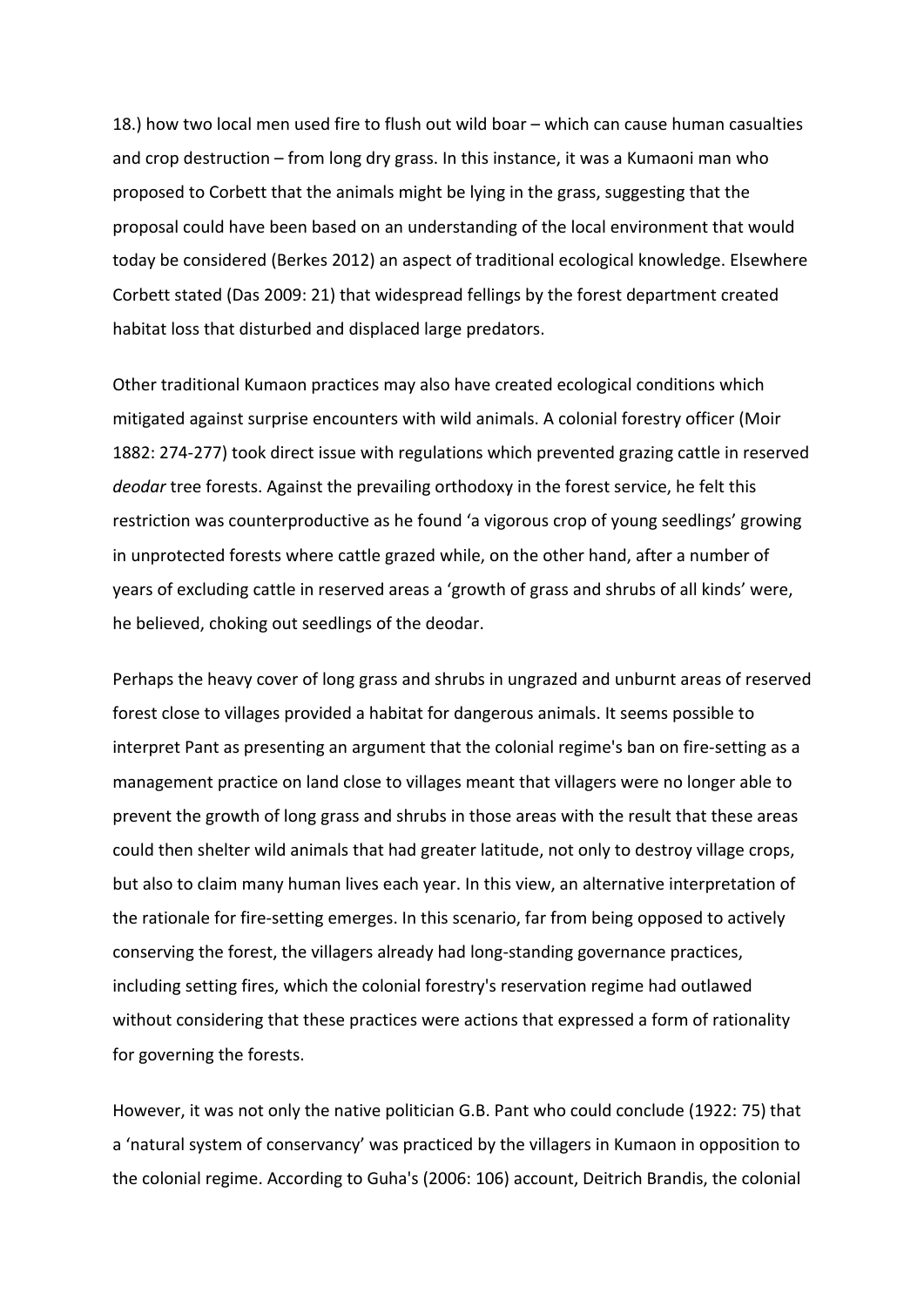inspector of forests in India, said he found sacred woodlands 'most carefully protected' in many areas, including the *deodar* temple groves in the Himalaya. Brandis called this protection the 'traditional system of forest preservation' of an 'indigenous Indian forestry'.

If we follow Pant and Brandis in considering an indigenous conservation system in Kumaon, this opens space for questions related to what such a system is for. What do the creators of a such a system believe needs to be conserved? How do conservation practices reflect those beliefs and priorities? What kind of forest would a conservation policy based on such priorities and objectives conserve? One response to such questions, based on the argument above, would be to propose that the objectives of an indigenous system would be concerned not with the commercial motivations of British colonial conservation, but instead with the conservation of livelihood and life. The Kumaonis' longstanding practice of firing the forest judiciously appears to have enabled them to maintain grazing areas as well as achieving other of their own priorities – for instance, this article has suggested, to conserve the forest in such a condition that it could to the greatest degree possible supply a livelihood while also preserving human life and crops against destruction from wild animals. The colonial forest service argued (Champion 1923a) that these longstanding practices had altered, rather than conserved the natural equilibrium of the forests. Yet, if this was so, it was no different to what the British conservationists had set out to do, and it was also achieved on the basis of reasoned observation and action. The different conservation practices and outcomes proposed here would reflect the different priorities and motivations for conservation held by the British and the Kumaoni people who had taken responsibility for governing the forest. Regardless of whether one agrees or not with the argument made here on the role of fire in managing forest land before the FCR's creation in the 1930s, the evidence presented makes difficult to maintain Agrawal's contention that the Kumaoni people lacked an ethic of care for their forests.

Having brought into question Agrawal's historical argument, we can now examine the second set of evidence on which his argument hinges: evidence of the existence of 'environmental subjects' in Kumaon today. Agrawal's investigation of contemporary

\*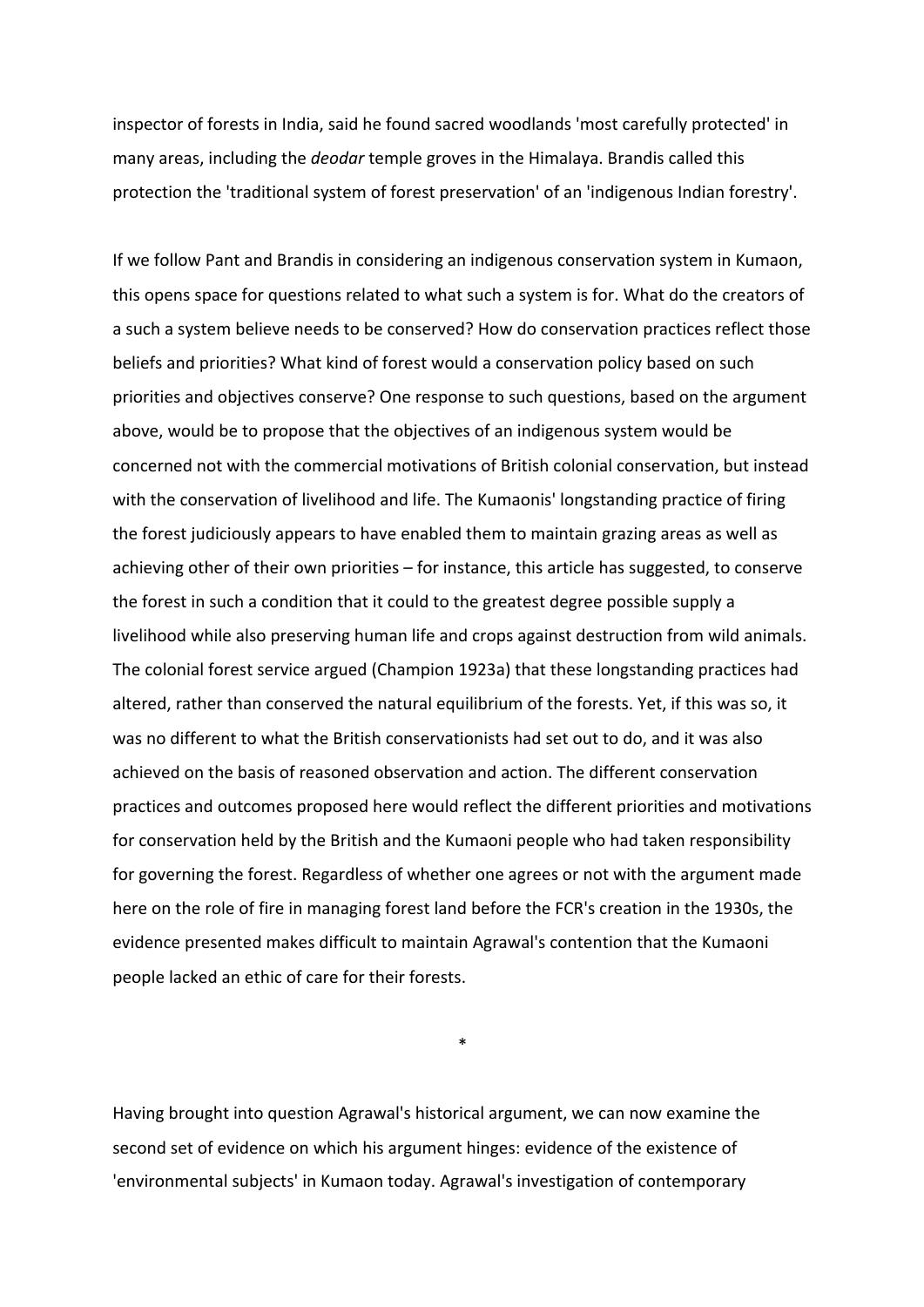Kumaonis' attitudes towards forest protection included a survey containing the following question (2005a: 183f):

 If forests are to be protected, should they be protected for 1) economic reasons such as their contribution of fodder, firewood and green manure, or for 2) noneconomic benefits they provide including cleaner air, soil conservation, and water retention.

 The question was designed to examine 'the extent to which villagers see forests as an environmental rather than as a primarily economic resource', presumably, therefore, indicating the existence of 'environmental subjectivity'. Agrawal (2005a: 1-3, 16, 174, 179. 2005b: 162, 167, 180. The direct quote below is from 2005a: 164) makes a Kumaoni man, Hukam Singh, the primary exemplar of an 'environmental subject', beginning both the book and the article on 'environmentality' with Singh's statements and returning to him repeatedly, placing great explanatory weight on his words.

He [Singh] started out an environmental skeptic. But over the period I knew him his concern for the environment grew to a point where he came actively to defend the need for environmental protection and regulation.

Yet, on the basis of Singh's published testimony, and in the specific terms set out in the survey question as to why forests should be protected, it is possible to argue that he has not become an environmental subject. His motivation for forest protection is not, primarily, couched in environmental terms. Agrawal reports (2005a: 2) that Singh told him: 'Just think of all the things we get from forests – fodder, wood, furniture, manure, soil, water, clean air'. This is a list, first and foremost, of goods for consumption rather than environmental goods. Of the seven goods that Singh mentions: the first four are direct economic goods; the next two, arguably, are indirect economic goods necessary for the provision of direct economic goods (notice that whereas Agrawal's survey question had focussed on 'soil conservation' and 'water retention' as non-economic environmental processes, Singh talks about 'soil' and 'water' as substances); only the final item on Singh's list, 'clean air', can be considered a clear example of an environmental good.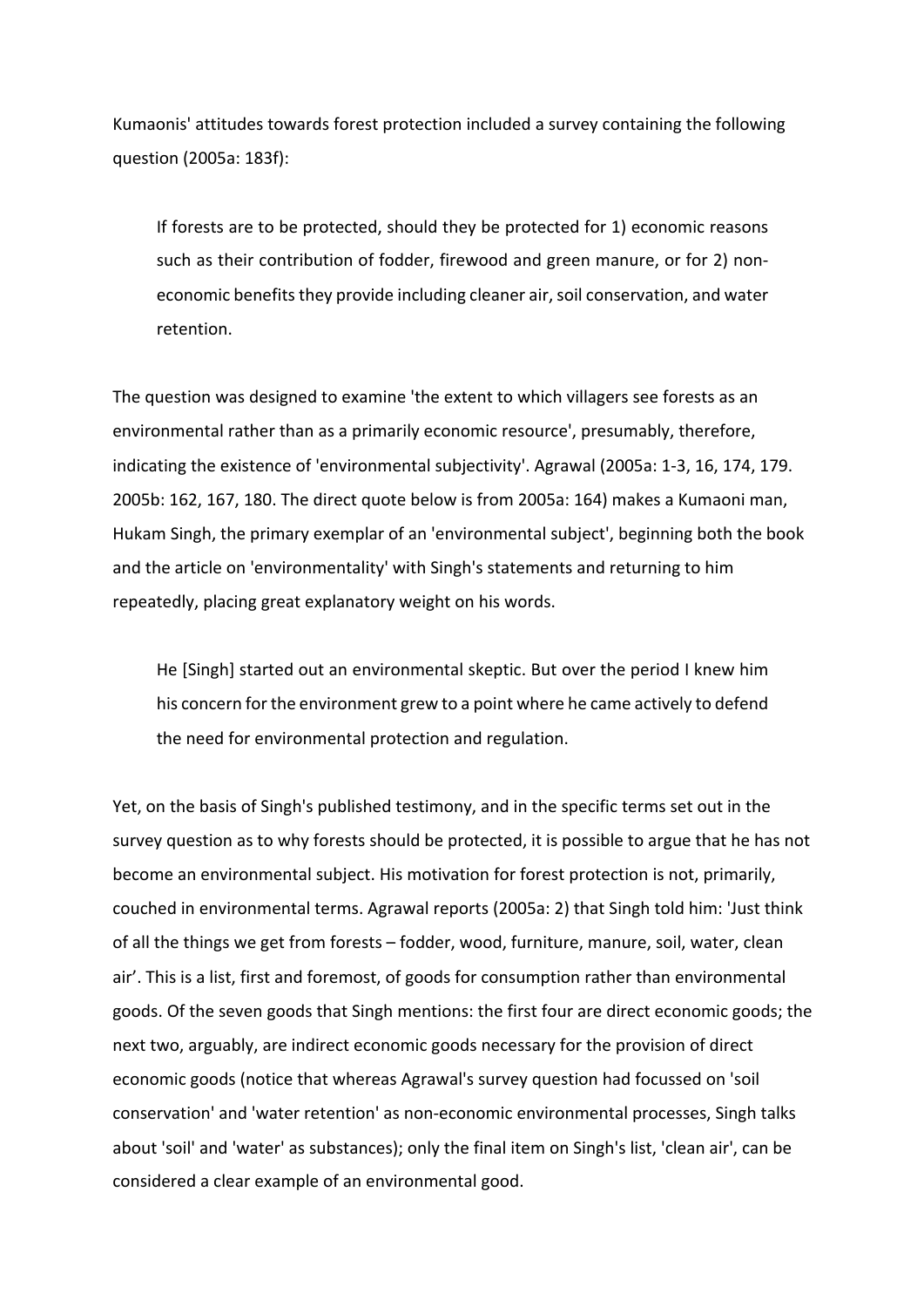Under the terms that Agrawal himself set out (2005a: 2, 183-185), it would appear that Hukam Singh's primary reasons for protecting the forest are for its products for consumption. This marks him as having primarily an economic motivation for forest protection, rather than a non-economic or environmental one. It is also arguable that two of the headmen cited by Agrawal (2005b: 169f) in support of his 'environmental subjectivity' hypothesis, also frame their protection practices in economic terms, on the desire for more wood, or for sweet fruits.

Part of the difficulty that Agrawal's argument faces here is a lack of clarity about what is meant by 'the environment'; more specifically, it is that readers are not given enough information about how people in Kumaon conceptualise 'the environment', and this means that it is not possible for us to know when interviewees are expressing views that indicates their putative 'environmental subjectivity'.

Agrawal claimed (2005b: 162) that in considering an actor in the forests to be an environmental subject 'I do not demand a purist's version of the environment as necessarily separate from and independent of concerns about material interests, livelihoods and everyday practices of use and consumption'. Instead, he believes that evidence of a desire to protect a collective forest resource can be considered an environmental subjectivity 'even with the recognition that such protection could enhance one's material self-interest'. He concludes: 'In such situations self interest comes to be cognized and realized in terms of the environment.'

 On the one hand, this very loose interpretation of 'the environment' would appear to open the way for Agrawal to redescribe Hukam Singh's economic concerns as evidence of 'environmental subjectivity' (although arguably, in terms of the analysis the present article has made, it could equally be used to redescribe the actions of historical Kumaonis as indicating 'environmental subjectivity', even though Agrawal believes they lacked this mentality). On the other hand, such a loose definition is in tension (to put it mildly) with the strict division between 'environment' [at times he also calls this category 'non-economic']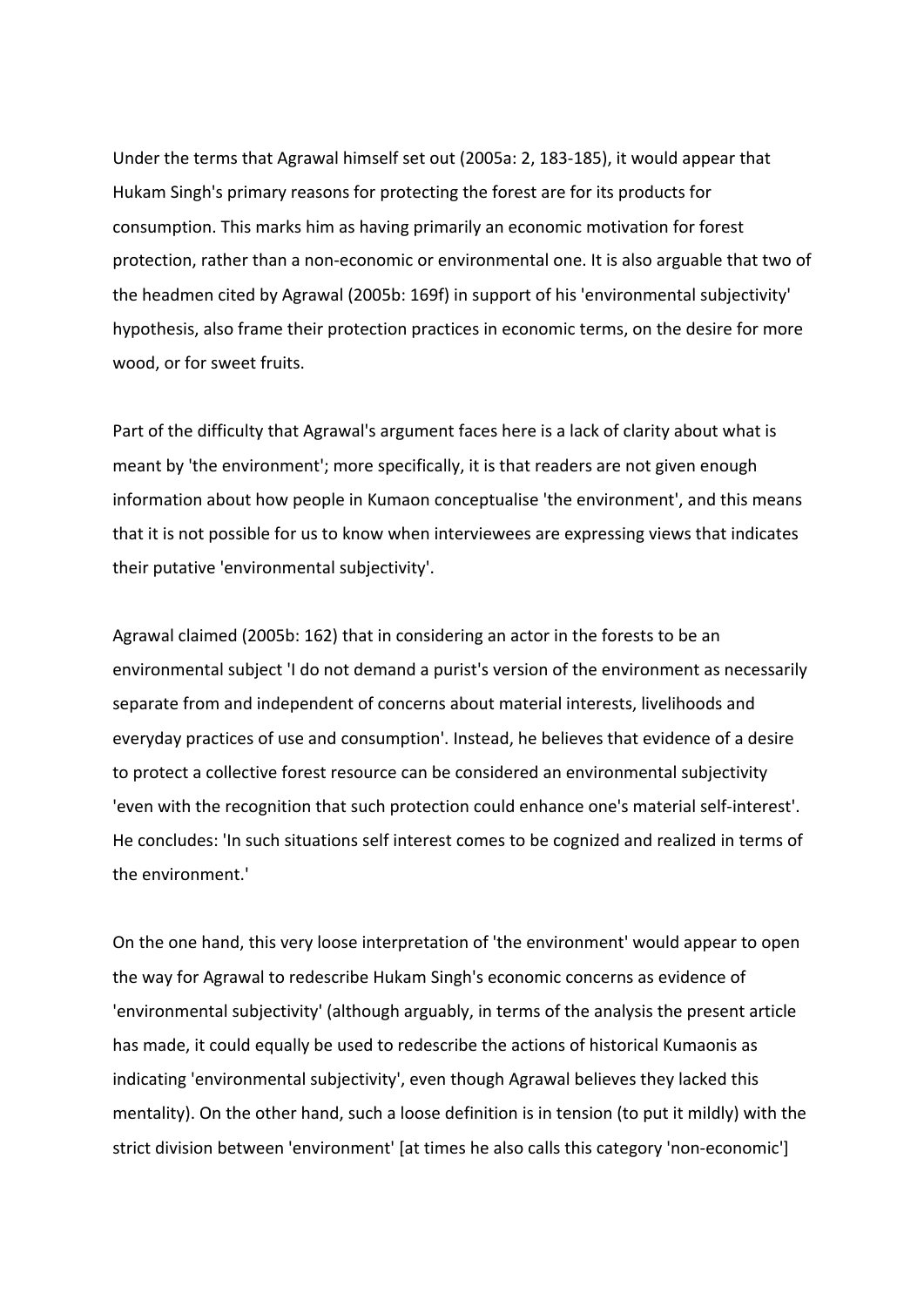and 'economic' conceptual categories Agrawal used (2005b: 177) in his survey questions and in his analysis of survey responses. This definitional tension is never properly worked out.

On the other hand, Agrawal's discussion also imposes a strong conceptual restriction on the mode of thinking of 'environmental subjects' when he states that their views on forest protection must be 'cognized and realized in terms of the environment'. This stricture reinforces a claim earlier in the same discussion when he argues that environmental subjectivity occurs when people begin to think and act in relation to 'something they identify as "the environment"'. This requirement entails that regardless of whether the putative 'environmental subject' is primarily concerned with protecting the forest for individual or for collective benefit, they must rationalise their actions and views in relation to something that *they* identify as the environment. This approach corresponds to the methodological advice of the intellectual historian Quentin Skinner (2002: 49-51), that we 'should begin by assuming that what people actually talk about provides us with the most reliable guide to their beliefs...To begin by insisting that they must really be talking about something else is to run the highest risk of supplying them with beliefs instead of identifying what they believed'.

However, in the case of Kumaon, the villagers themselves, at least in the testimonies offered by Agrawal (who would surely wish to emphasise any such references), do not appear to express their views in relation to something they identify as 'the environment'. 'The environment' does not appear to be part of their beliefs about the forest. Nowhere in his quoted testimony, for example, does Hukam Singh use the term as a discursive object in relation to practices in the forest. The same appears to be true of the other respondents. Singh's argument for protecting the forest is primarily – especially if we interpret his use of 'country' as meaning the land around the village - couched on village and forest level concerns and specifically in maintaining a supply of necessary goods for livelihood.

Skinner adds (2002: 49-51) that one circumstance in which it would be legitimate to go beyond 'the stock of descriptions available to the people studied by ethnographers and historians' is 'if we wish to identify not merely what they believed but to comment on the place of those beliefs within some larger historical pattern or narrative'. In this instance it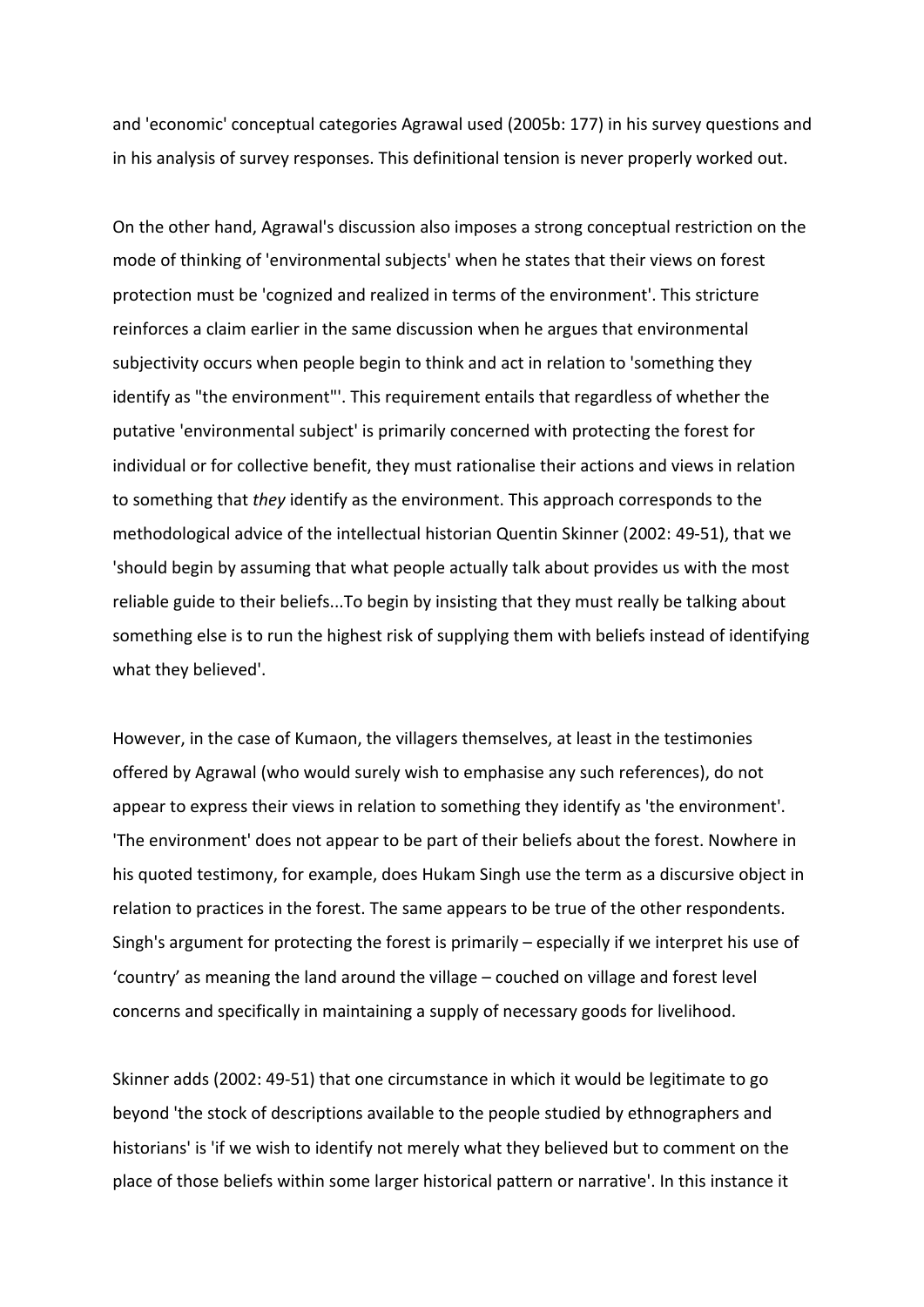would be to place beliefs about forest protection in Kumaon within the larger context of the emergence of environmental thinking. However, if such a project is undertaken, Skinner warns against the temptation to revise the terms that people use to describe their beliefs. Although the new terms may help to illuminate the implications of a theoretical perspective they will 'almost certainly serve at the same time to import a number of irrelevant and even anachronistic resonances'.

As Agrawal has not adduced evidence from villagers' testimonies which demonstrate that 'the environment' is a term or 'critical domain of thought' in their conceptual framework, it is incumbent upon him – as a critic in *Current Anthropology* had implied – to explain what he means by invoking 'the environment' as a relevant semantic category in the villagers' ways of thinking, and of how this concept of the environment can be drawn out from their testimonies. However, to achieve this he must provide his readers with a consistent definition of 'the environment'. The fact that in his analysis he sometimes posits a categorical difference between 'economic' and 'environmental' reasoning while at other times defining environmental – or 'non-economic' – concerns in a way that elides clear distinction with economic concerns, makes it impossible for the reader to know what he does mean by environmental reasoning, or subjectivity, regardless of whether or not it is being applied to people in Kumaon.

 The lack of clarity regarding the position of 'the environment' in the conceptual systems of contemporary Kumaonis, raises the question of whether Agrawal may have redescribed their local and practical livelihood concerns in the forest as a means of bolstering his own larger theoretical enterprise about the environment. He acknowledges (2005b: 162) that the environment is 'the subject of my research' and assumes that the evidence he has gathered relates 'to forests as an example of an environmental resource'. He also states (2005b: 161) that in his first interview with Hukam Singh it was Agrawal himself who framed their conversation about the forests in terms of something he 'was calling "the environment"'. It is noteworthy, too, that Hukam Singh's list of forest goods is effectively a recapitulation of the examples given in Agrawal's survey question, with the addition of one economic good ('furniture'). To what degree, then, may have Agrawal's own repeated analytically-oriented interventions in forest politics influenced the views and testimonies of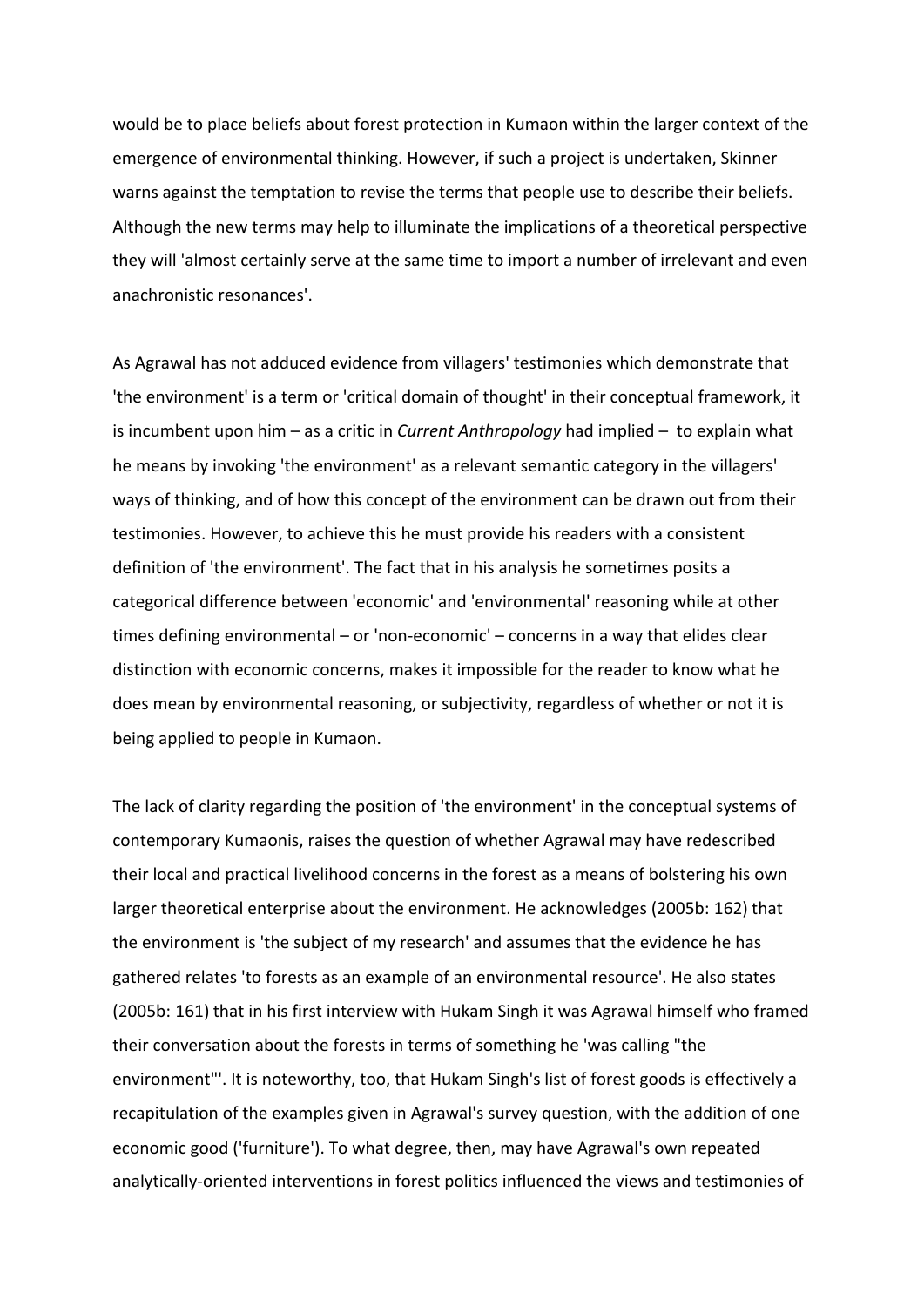villagers? Such critical self-reflexivity is largely missing from Agrawal's account, although he does acknowledge (2005a: 181) that as a student in 1989 he had already defined the forest councils in Kumaon as 'environmental institutions' and was in Kumaon to research 'their [environmental institutions] effects on the actions and beliefs of their members'. However, it is by no means clear that the people he interviewed were thinking of the councils and their effects in this way, and it does rather seem as if Agrawal's account imposes his own way of thinking and research agenda onto people in Kumaon, rather than seeking – as Skinner, Clifford Geertz and many other scholars in the humanities have recommended – to think as they think and to see the world from their point of view. On the face of it, it seems that it is Agrawal, rather than state actors, who has been producing 'environmental subjects' in Kumaon, and that his work may be seen as exemplifying Luke's original thesis that 'environmentality' is a way of understanding how political actors establish 'instrumental rationalities in the policing of ecological spaces'.

\*

To understand how Agrawal has been limited in his conception of what counts as agency and subject formation it may be worth reconsidering the development of the meanings of 'governmentality', the Foucauldian concept from which 'environmentality' derives. In his editor's commentary in the volume of lectures in which Foucault first introduced the concept, Michel Senellart (Foucault: 2007: 387-391, and see also 108-110) states that Foucault began with a historically delimited sense of 'governmentality' before later developing a 'more general and abstract meaning'. Today (Dean 2010: 24f, 28, 267), 'governmentality' is generally used by political theorists in these two related but distinct ways. The more general meaning is concerned with the ways in which we 'think about governing ourselves in a wide range of contexts' and with 'different rationalities or...mentalities of government'. 'Rationality' in this sense is said to refer to 'any way of reasoning or way of thinking about, calculating and responding to a problem which is more or less systematic and which might draw upon formal bodies of knowledge and expertise'. In its historically delimited sense, 'governmentality' is a particular form – or forms – of government rationality that emerged in early modern Europe in inseparable association with the emergence of the state as the predominant form of social organisation and rule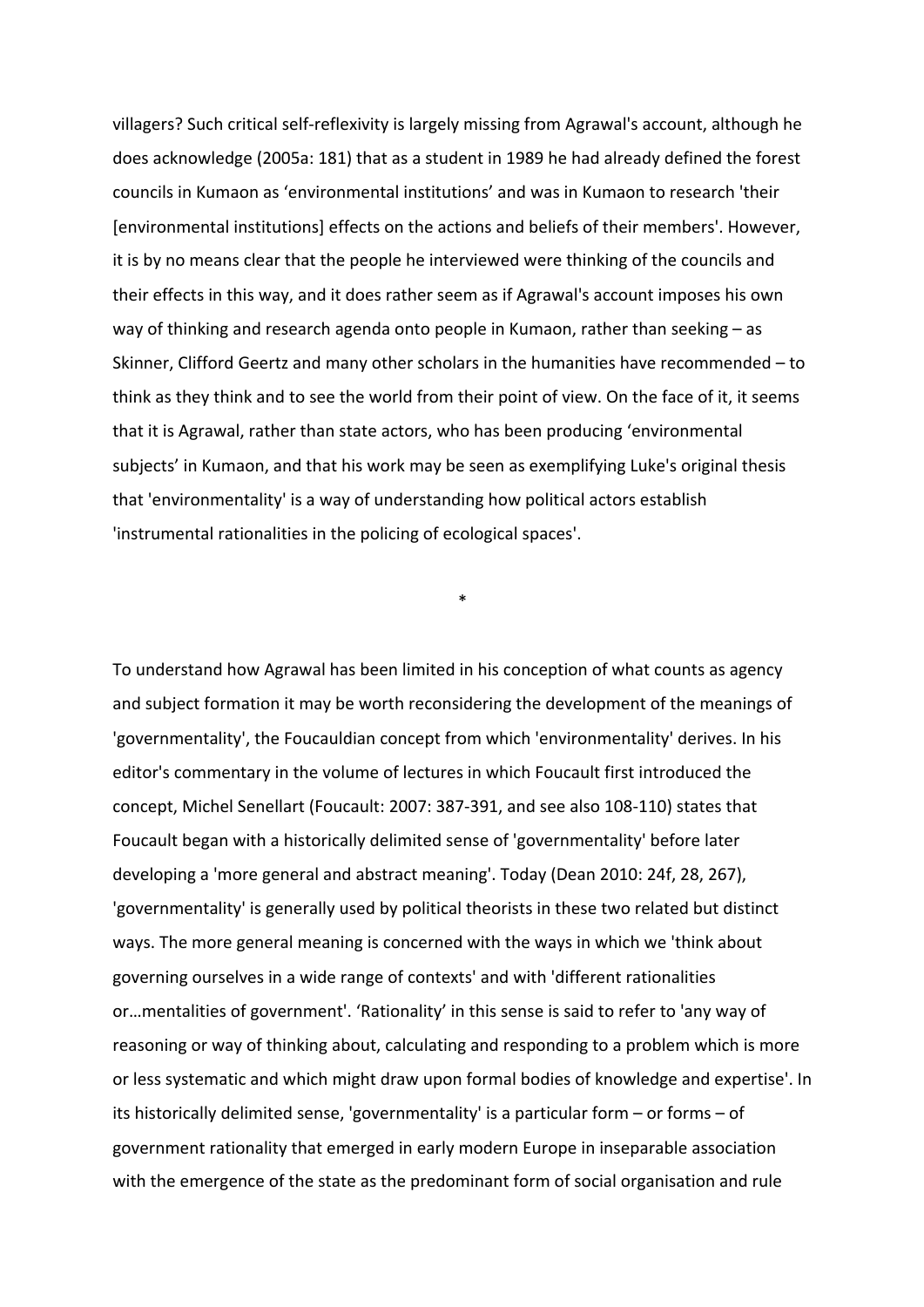among Western European societies, and the development of political economy as the dominant knowledge system for validating political action. These historically and geographically particular forms of reasoning were subsequently 'exported to large parts of the globe owing to the colonial expansion and the post-colonial set of international arrangements of a system of sovereign states'.

Agrawal (2005a: 219) acknowledges that 'governmentality' can be delineated in locations 'outside of Western modernity' and appears to position his own work in this way. However, although he proposes that 'governmentality' can be used as an 'analytical optic' or construct to investigate 'the nature of institutionalized power outside of Western modernity', in practice his findings and conclusions on 'environmental subjectivity' in relation to Kumaon appear to depend almost entirely on the application of the historically delimited Eurocentric sense of 'governmentality' which spread out of Europe as a result of colonial expansion $^4$ . For instance, he defines 'environmentality' as a way to understand how the simultaneous redefinition of environment and subjectivity 'is accomplished through the means of political economy'. This definition gives exclusive explanatory power for environmental and subjectivity change to political economy, a historically delimited form of knowledge developed almost entirely within and integral to Western modernity and its forms of government.

Accordingly, when it then comes (Agrawal 2005a: 223f) to using what he calls the 'governmentality optic' to 'illuminate and track the uncertainties and unexpectedness of new forms of government' this optic systematically marginalises the involvement and agency of local people. For instance, when he draws on a governmentality perspective to exemplify 'how problems that require government...come into being' he selects 'environmental degradation' as a 'problem' in nineteenth century Kumaon. He then privileges the role of 'forest officials' in finding the 'solution' to the 'problem'. The sole role

 

 $^4$  Robert Fletcher's important argument (2017) that Agrawal's use of the concept belongs to a 'disciplinary' sub-category of environmentalities effectively makes the same point. However, Fletcher may not break down the base concept far enough. His emancipatory proposal for 'liberation environmentality' risks the same Western-centrism as Agrawal's, if, as he suggests, it is to be conceived of as a 'left, socialist' environmentality, and therefore still ground in Western categories and assumptions about what constitutes a process of liberation.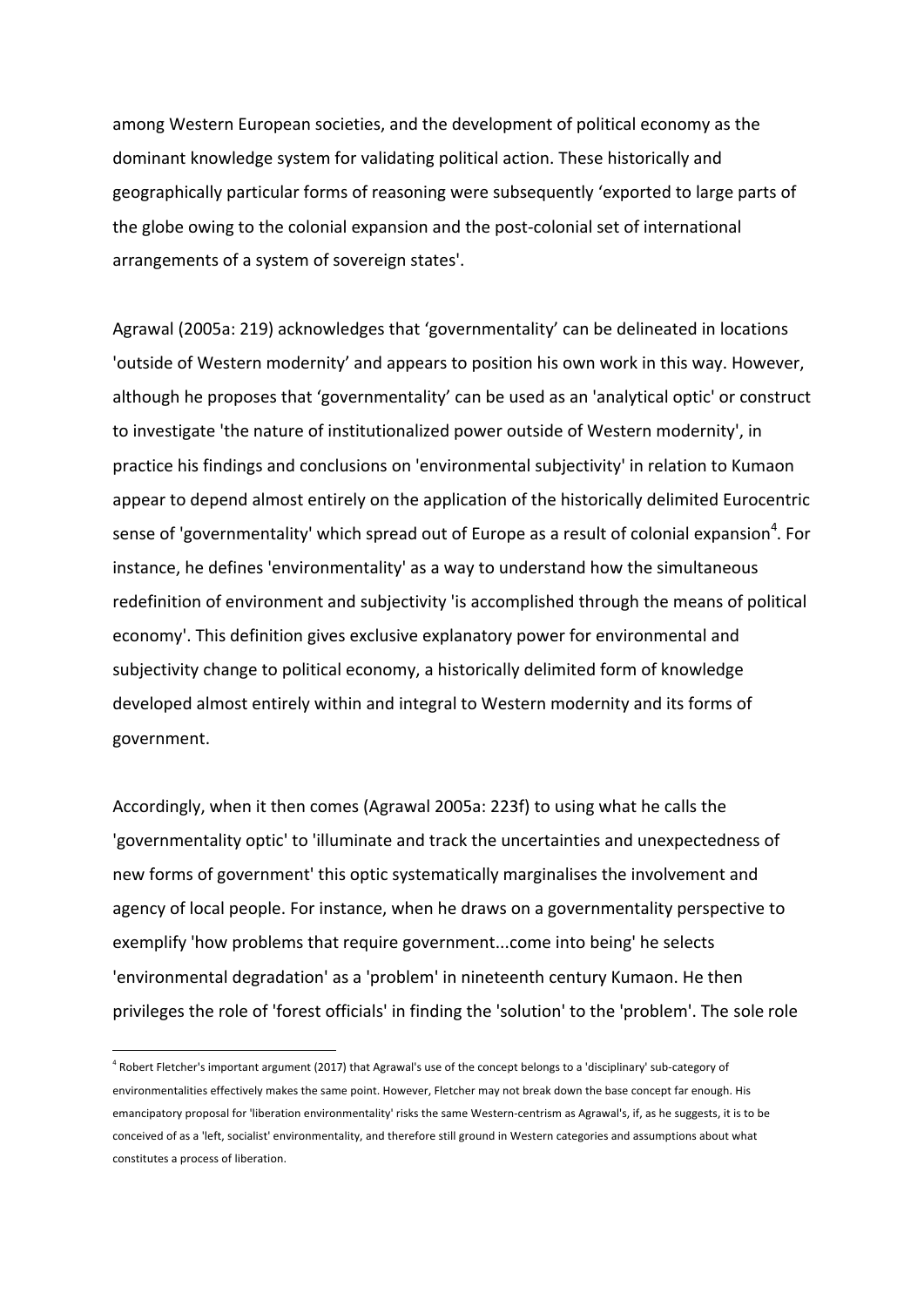of the villagers, in Agrawal's view of the situation, is to contribute to the 'problem'. But note that in this depiction the ongoing commercialisation of the forests by the forest department for imperial revenues is not conceived  $-$  either by forest officials in the nineteenth century, or (more problematically but perhaps relatedly) by Agrawal in the twenty-first - to be part of the overall historical problem of 'environmental degradation'.

 Equally, when Agrawal (2005a: 224) uses nineteenth century Kumaon to show how 'environmentality' can be used to delineate strategies of government that cause different agents to fail or succeed in struggles for power, the optic privileges some actors and elides others from the picture:

In Kumaon, for example, the revenue department was able to prevail against the forest department by finding unexpected aid in the protest strategies chosen by local residents.

In this view, the actors in a struggle to control the forests were the 'revenue department' versus the 'forest department'. The agency of villagers is reduced to the role of 'protesters' who, in this account, had no strategy or outcome for themselves but appear as unwitting instruments on behalf of the revenue department; a position consistent with the limited historical narrative Agrawal had previously outlined.

However, these are images that come from one particular picture of the forest politics of nineteenth century Kumaon. This picture should not be accepted as the only one. It is the picture of forest politics that emerges when the substance of the interrelations of indigenous beliefs, interests and actions in the forest have been systematically removed by the analytical filters of a particular preconceived 'optic'. As this article's burning questions of Agrawal's historical analysis have shown, this is not the only way to picture forest politics in colonial Kumaon, and it is, therefore, not the only way to conceive of this 'problem'. For instance, what Agrawal calls 'environmental degradation' was also a problem for the villagers who, within the confines of political agency available to them, and perhaps drawing on the practices and beliefs of their own conservation tradition, appear to have taken targeted, rational action to eliminate what may have been, from their perspective, the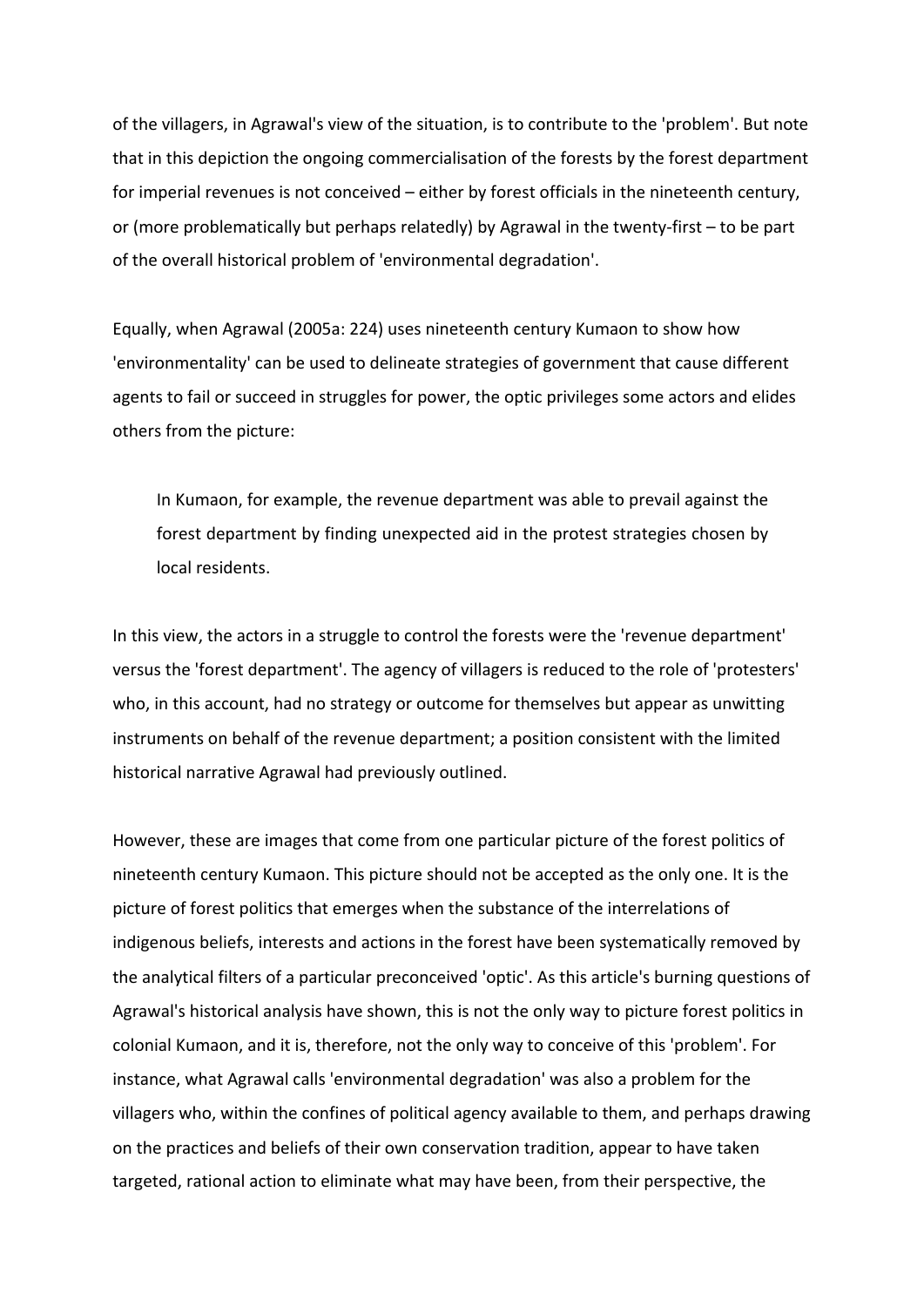major cause of degradation in their circumstances – the growth of resin production. Delineating these aspects of the picture could help to constitute a genuinely non-Western governmentality in Kumaon's forest politics, critically augmenting Agrawal's useful and insightful but exclusive and therefore limited application of Western forms of rationality onto the diverse actors struggling for control over the forests.

\*

If we consider that Agrawal has carried out his study on the presumption that his limited Western-centric concept of 'governmentality' (grounded exclusively in 'political economy' as an explanatory mechanism) is, in fact, a neutral 'analytical optic' which can be used to elucidate situations of governance beyond Western modernity, then this may help us to understand how it is that he has offered such a limited account of the actions, beliefs, concepts and rationalities of Kumaon people in their struggles for control of the forest in the colonial era. The preconceived ontological filters of the optic that be brought to bear on the historical sources had already occluded the possibility that Kumaon people might operate politically in non-Western forms of authority and subject formation practices not infiltrated fully by empire, and might have their own cultural ways of making and following rules and of establishing and maintaining authority for making and following rules. His historical narrative is a result of the constraints of his 'optic'.

When Foucault (2000: 315. See also discussion in Tully 2008a: 71-131) sought to recast the critical Enlightenment attitude associated with Immanuel Kant he phrased the recast attitude as a question: 'In what is given to us as universal, necessary, obligatory, what place is occupied by whatever is singular, contingent, and the product of arbitrary constraints?' He points out this would entail a critical stance that is not concerned with formal structures or universal values, but is instead a 'historical investigation into the events that have led us to constitute ourselves and to recognise ourselves as subjects of what we are doing, thinking, saying'.

 In his study, Agrawal was unable to give fair consideration to the actions, beliefs, concepts and forms of reasoning of Kumaonis because his own ontologically limited analytical optic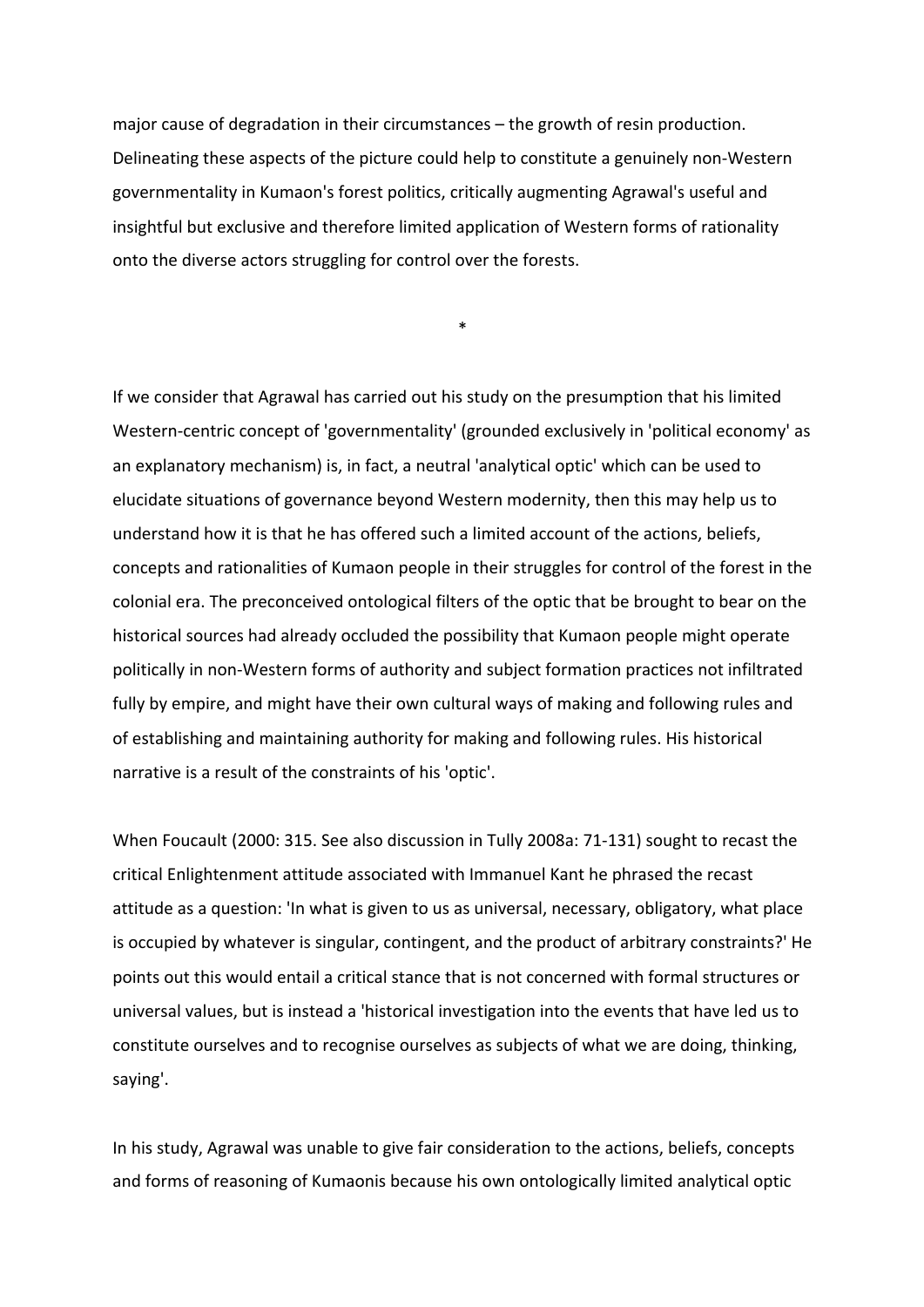regarded Western forms of agency and thought as universal, necessary, obligatory. However, the pre-constraints imposed by this optic, which Agrawal's study then sought to impose upon forest struggles in Kumaon, themselves constitute a way of seeing that Agrawal has learned, internalised, and reproduced, and, in a critical Enlightenment attitude, his book can be considered part of the history of the way that he, and those who have followed him, have become subject to what they do, think and say.

Moreover, the particular learnt way of seeing political contention that Agrawal reproduced on Kumaon had the effect of filtering out the voice and agency of those subaltern actors who stood under and against the colonial regime. As a result, the study can be considered in terms of James Tully's (2008b: 127, 129) challenging argument to social scientists that 'our dominant languages of disclosure and research conceal and overlook the imperialism of the present' such that much of the leading theoretical work on public law and politics contains 'persisting...unexamined imperial features' which are 'internally related to imperialism in some way'.

 Agrawal seemed to affirm this claim in his interview with Robbins when he acknowledged (2012: 218) that 'a failure of nearly all social science research that claims to be about people' is that it presumes 'to talk about people without really knowing them'. Furthermore, such social science does not 'talk about people' innocently but, instead, does so, as Agrawal and his publisher assert (2005a: 214, cover material), in order to 'give general lessons' about how those people, and others, should act and, in doing so, should help to 'guide the thinking and training of a generation of young environmentalists' and other political actors.

I suggest that 'training' be understood here as the creation of limits, in the sense of 'causing something to grow in a particular direction or into a required shape'. Tully's argument suggests that processes of 'training' young minds to see the world by using and developing analytical optics ground in Western traditions of thought will impose limits on those minds such that they tend to overlook 'continuing non-imperial forms of life'. Tully (2008b: 164f) calls these 'local alternative worlds' which imperialism has left operating 'to some constrained extent...building its relations of control and exploitation parasitically on them'. These local worlds 'are the living basis underlying Western imperialism' without which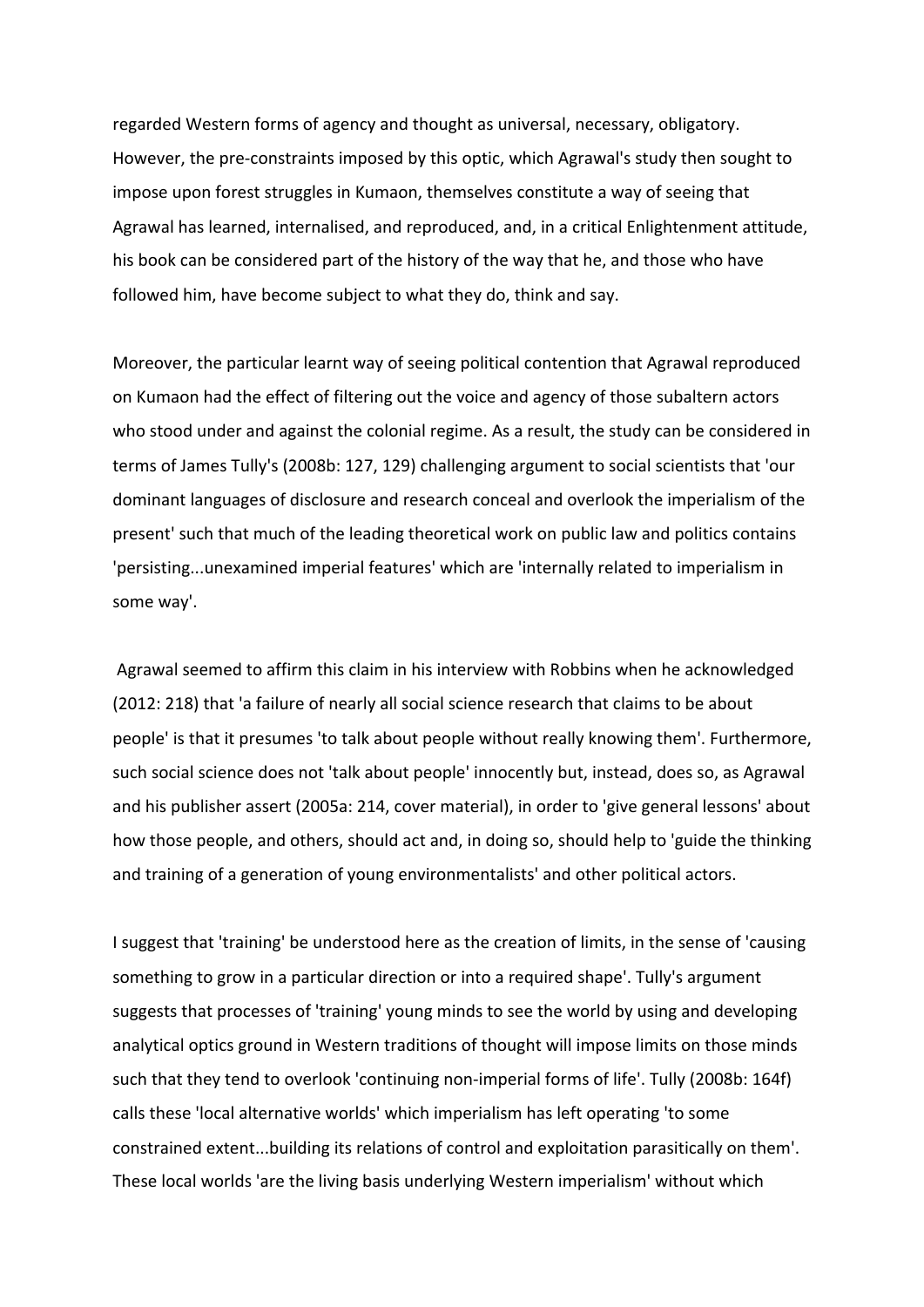imperialism would not survive. Yet such worlds are largely overlooked, argues Tully, because they are 'recognised and categorised within inherited imperial languages as being 'less developed', 'pre-modern' or 'particular''.

We in the West have yet to enter into the difficult kind of dialogue with the others of the world that brings this horizon of persisting languages and practices into the space of questions and opens the interlocutors to a non-imperial relationship of dialogue and mutual understanding. This would be the beginnings of an alternative to imperialism.

This article's analysis has suggested that our predominant Western conception of 'environmentality' as a way of seeing political struggle is an example of the persisting language and practice of imperialism as these are brought to bear on alternative worlds. Its application overlooks and fails to recognise the alternative because as an optic the concept has been ground in the assumptions of the historically delimited and Eurocentric sense of 'governmentality'. Yet Tully may have overstated his conclusion that the West has yet to begin the difficult process of questioning the prejudices (in Gadamer's sense of the term) that it brings to its views of others in the world, and of becoming open to the possibility of non-imperial relationships of mutual understanding. Tully's (2008a: 4f, 160-184. 2008b: 195-221) own important work on 'democratic constitutionalism' may find resonance with many forms of participatory inquiry, including, for instance, the 'constitutionality' approach (Haller et al 2015) which has been formulated as a way of understanding successful locally-led, 'bottom-up' processes of designing institutions for local governance of natural resources. It was introduced to contest the perceived privilege that 'environmentality' analyses give to 'top-down' and state driven design processes. The 'constitutionality' approach emphasises the importance of dialogue and negotiation, the leadership role of local actors, and the importance of local people's material and numinous relationships to place in the formulation and application of rules for living practically from that place. In doing so, it seeks to enable the diversity of human ways of understanding and working with nature to be seen, included and affirmed in institution building and governance processes that work towards sustaining what the academic and food sovereignty activist Michel Pimbert (2018: 16-22) calls bio-cultural diversity on a liveable planet. Listening to and learning from local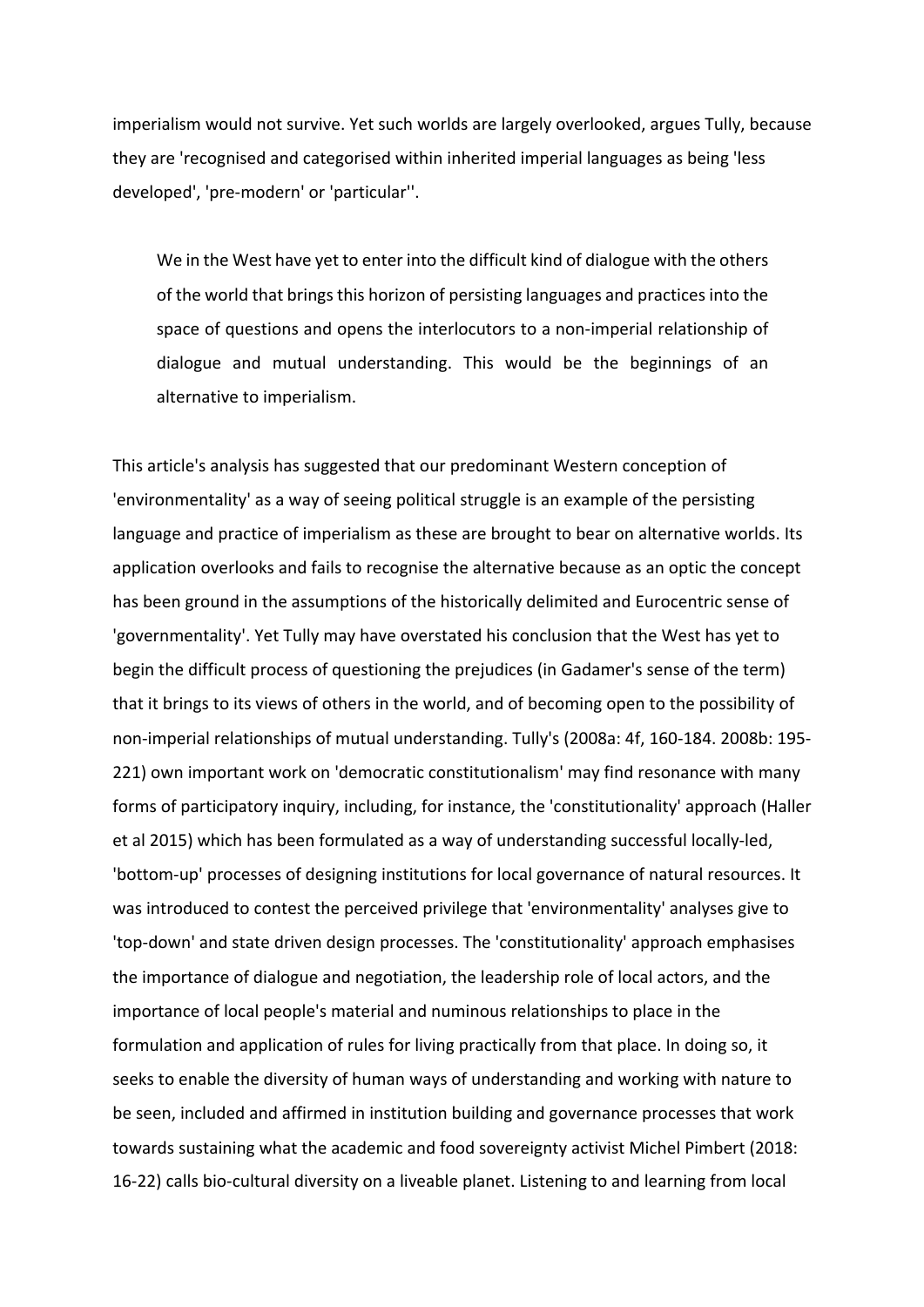belief and practice, and supporting local inclusion and decision-making agency may be considered an equivalent to the 'judicious firing' of indigenous forest management in Kumaon; its regenerative powers not only helping to bring new life to the immediate local contexts in which control over natural resources are being negotiated, but also acting as a fire to clear away and to renew Western-centric analytical preconceptions that constrain our understanding of those struggles, and the beliefs, motivations and forms of rationality of their actors.

[9454 words]

#### **References**

 Agrawal A (2005a) *Environmentality: Technologies of Government and the Making of Subjects*. Durham: Duke University Press.

Agrawal A (2005b) Environmentality Community, Intimate Government, and the Making of Environmental Subjects in Kumaon, India. *Current Anthropology* 46 (2): 161-190.

 Ammarell G (2002) Bugis Migration and Modes of Adaptation to Local Situations. *Ethnology* 41 (1): 51-67.

Baumann PB (1997) Historical Evidence on the Incidence and Role of Common Property Regimes in the Indian Himalayas. *Environment and History* 3: 323-342.

Berkes F (2012) Sacred *Ecology* (3rd ed.). Abingdon: Routledge

 Champion HG (1923a) The Influence of the Hand of Man on the Distribution of Forest Types in the Kumaon Himalaya. *Indian Forester* 49 (3): 116-135

Champion HG (1923b) 'The Interaction Between *Pinus Longifolia (Chir)* and its habitat in the Kumaon Hills' in *Indian Forester* 49 (8): 405-415.

Corbett J (1952) My India. London: Oxford University Press.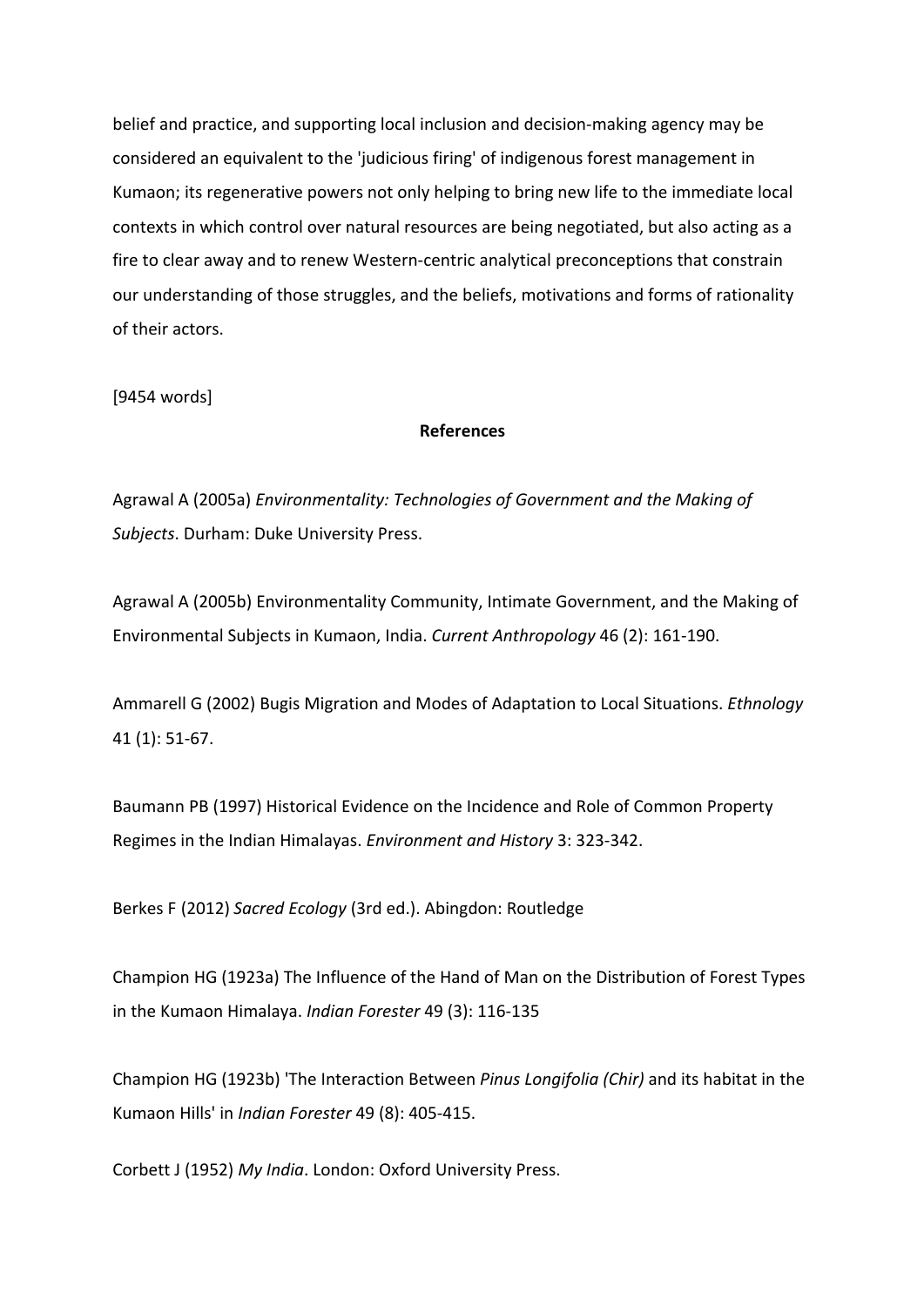Corbett J (1954) *The Temple Tiger and More Man-Eaters of Kumaon*. London: Oxford University Press.

Dangwal DD (2005) Commercialisation of Forests, Timber Extraction and Deforestation in  Uttaranchal, 1815-1947. *Conservation and Society* 3 (1): 110-133.

 Dangwal DD (1999) *Colonial Forestry and Agrarian Transformation the U.P. Hills, 1815-1947: An Agro-ecological History of the Central Himalayas*. PhD Thesis, Jawaharlal Nehru University, New Delhi.

Das P (2009) Jim Corbett's Green Imperialism. *Economic and Political Weekly* 44 (15): 20-22.

Fletcher R (2010) Neoliberal Environmentality: Towards a Poststructuralist Political Ecology of the Conservation Debate. *Conservation and Society* 8(3): 171-181, 2010. DOI: 10.4103/0972-4923.73806.

Fletcher R (2017) Environmentality unbound: Multiple governmentalities in environmental politics. *Geoforum* 85: 311-315. DOI:10.1016/j.geoforum.2017.06.009

 Foucault M (2000) *Ethics: essential works of Michel Foucault volume 1* (ed Rabinow P). London: Penguin.

 Foucault 2007. *Security, Territory, Population. Lectures at the College De France 1977-1978* (ed Senellart M). Basingstoke: Palgrave MacMillan.

Guha R (1989). Saboteurs in the Forest: Colonialism and Peasant Resistance in the Indian  Himalaya. In: Colborn FD (eds) *Everyday Forms of Resistance.* Abingdon: Taylor and Francis, pp. 64-93

  Guha R (2010 [1989]). *The Unquiet Woods: Ecological Change and Peasant Resistance in the Himalaya* (20th anniversary edition). Ranikhet: Permanent Black.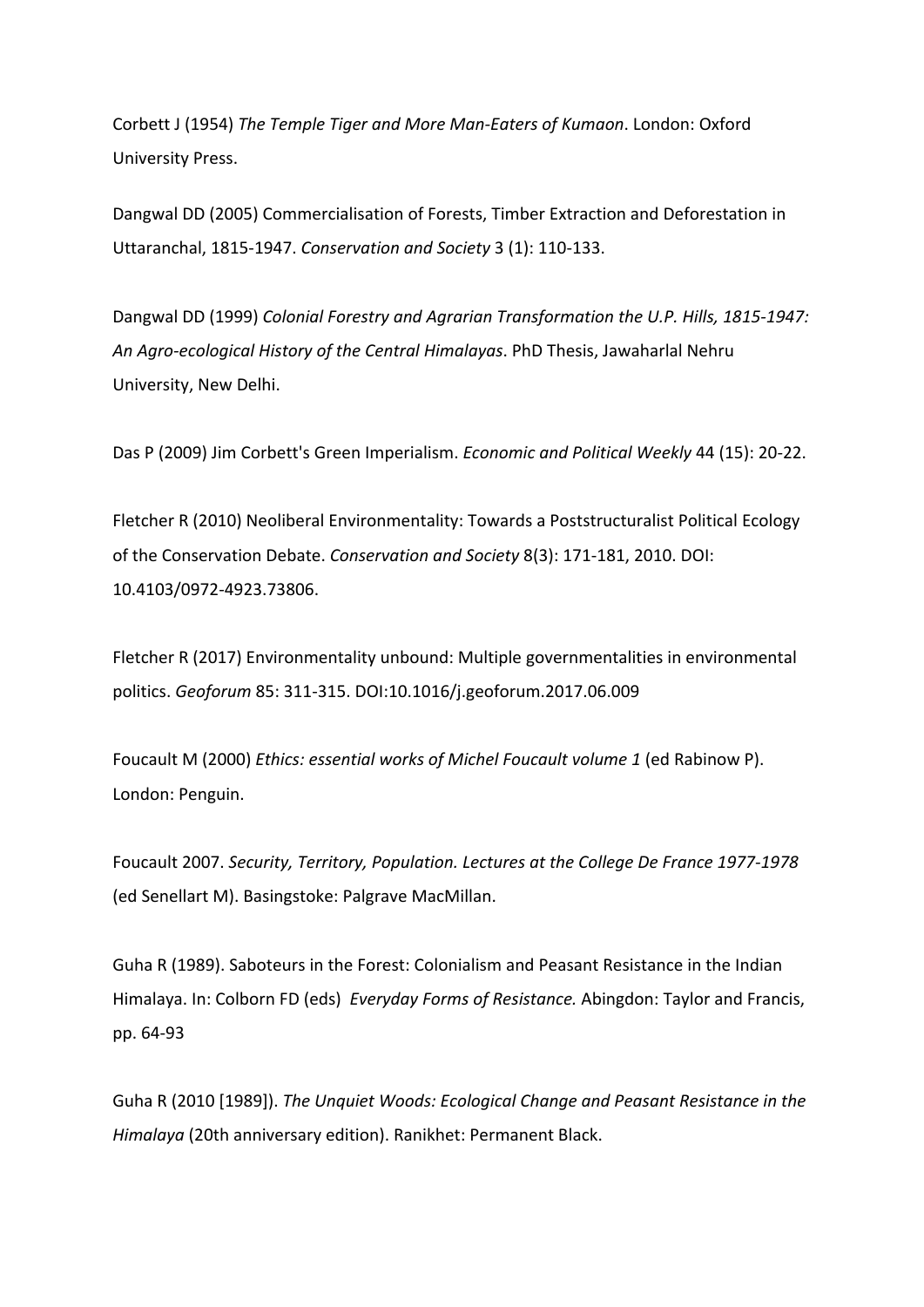Guha R (2006) *How much should a person consume?: environmentalism in India and the United States*. Oakland: University of California Press.

Handa OC (2002) History of Uttarchanal. New Delhi: Indus Publishing.

 Heatherington T (2012) The Changing Terrain of Environmentality: EIONET and the New Landscapes of Europe. Anthropological Quarterly 85 (2): 555-579.

Kala CP (2003) Indigenous uses and structure of chir pine forest in Uttarchanal Himalaya, India. Paper submitted to the *XII World Forest Congress*, Quebec, Canada, 21-28 September 2003. Rome: United Nations Food and Agriculture Organisation. Available at: http://www.fao.org/docrep/article/wfc/xii/0060-a1.htm (accessed 25 September 2018).

Khanna A (2015) Garhwali and Kumaoni poetry - State's rich oral traditions. *The Pioneer* Sat. 21st Mar 2015. Available at: https://www.dailypioneer.com/2015/state-editions/garhwali- and-kumaoni-poetry-states-rich-oral-traditions.html (accessed 23 September 2018).

  Krishna S (2002) Economic Profile of Uttaranchal. *Economic and Political Weekly* 37 (19): 1843-1849 

Luke TW (1995) On Environmentality: Geo-Power and Eco-Knowledge in the Discourses of Contemporary Environmentalism. *Cultural Critique* 31: 57-81.

MacKinnon I (2017) Colonialism and the Clearances. *Northern Scotland* 8: 22-48. DOI: 10.3366/nor.2017.0125

  Mittal AK (1986) *British Administration in Kumaon Himalayas: A Historical Study 1815-1947* Mittal Publications.

 Moir E McA (1882) Cattle-grazing in deodar forests. *Indian Forester* 8.

Olson V and Messeri L (2015) Beyond the Anthropocene: Un-Earthing an Epoch.  *Environment and Society: Advances in Research* 6: 28–47 DOI:10.3167/ares.2015.060103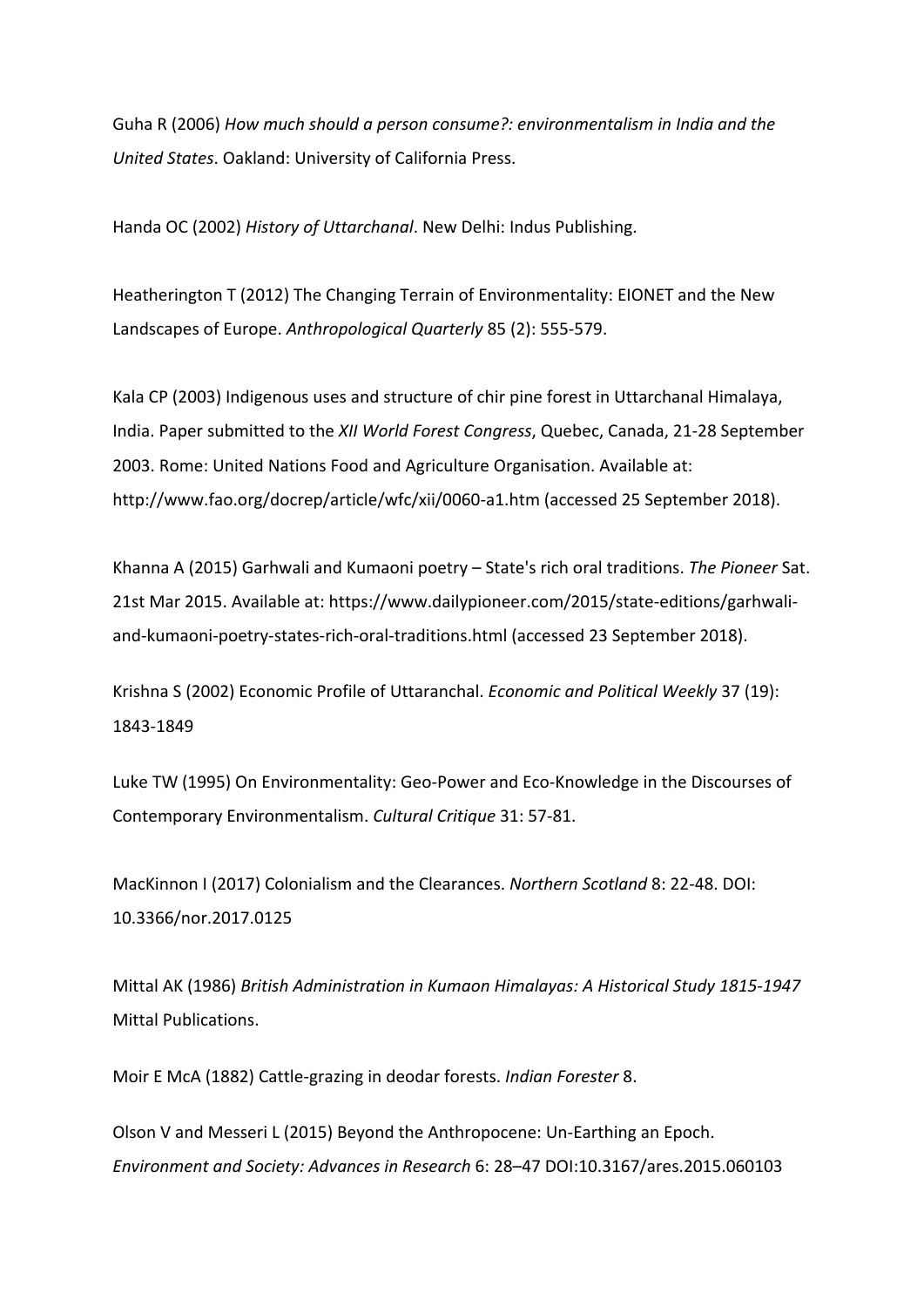Osterhammel J (2005) *Colonialism: a theoretical overview*. Princeton: Markus Wiener.

Pant GB (1922) *The Forest Problem in Kumaon*. [Republished in 1987 with a commentary by Dr. Ajay S. Rawat.] Gyanodaya Prakashan.

Pathak S and Bhakuni H (1987) Rise and Growth of Kumaon Parishad, 1916-26. *Proceedings of the Indian History Congress* 48: 397-403

Pimbert M (2018) Constructing Knowledge for Food Sovereignty, Agroecology and  Biocultural Diversity: an overview. In: Pimbert M (ed) *Food Sovereignty, Agroecology and Biocultural Diversity. Constructing and Contesting Knowledge*. Abingdon: Routledge, pp. 1- 56.

 Rawat AS (1999) *Forest Management in Kumaon Himalaya: Struggle of a Marginalised People*. New Delhi: Indus Publishing.

  Robbins P (2012) *Political Ecology - A Critical Introduction* (2nd ed). Chichester: Wiley-Blackwell.

 Singh Chauhan T and Panwar P (2002) Kumaoni Language and Literature. *Indian Literature* 46 (2): 108-113

Schaberg C (2014) Environmentality and Air Travel Disasters: Representing the Violence of  Plane Crashes. In Dickson LA and Romanets M (eds) *Beauty, Violence, Representation* Abingdon: Routledge pp.120-138.

 Skinner Q (2002) *Visions of Politics Vol. 1: On Method*. Cambridge: Cambridge University Press.

  Spivak GC (1988a) *In Other Worlds: Essays in cultural politics*. Abingdon: Routledge.

Stebbing EP (1926) *Forests of India [volume III*]. London: John Land and the Bodley Head.